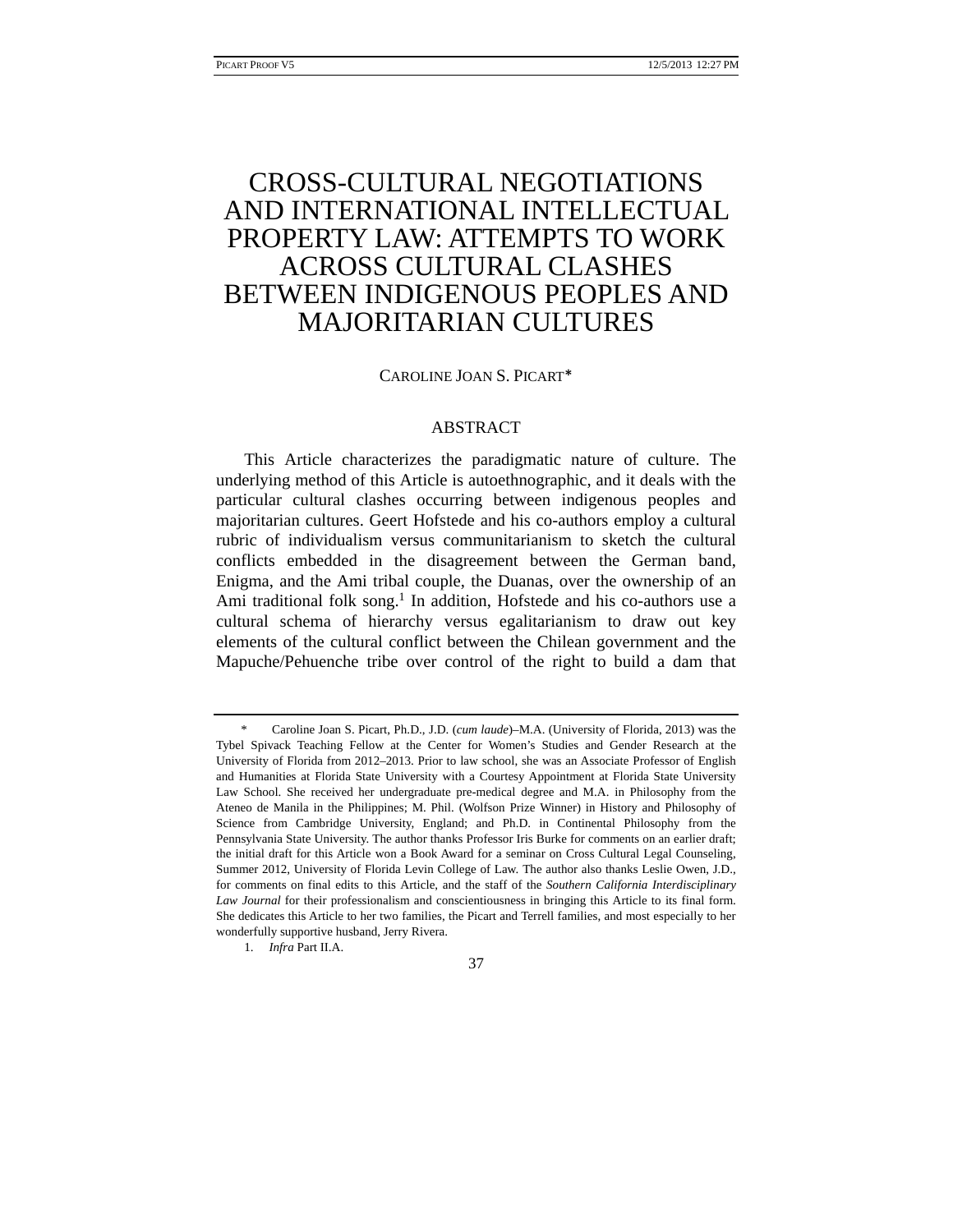would flood the tribe's ancestral lands.<sup>2</sup> Using these authors' framework, this Article examines general programs of action and specific strategies in potentially overcoming these cultural barriers. Ultimately, it outlines key principles, specific strategies, and incentives for negotiation in overcoming cultural clashes between indigenous cultures, such as the Kani tribe in India; the Ami tribe in Taiwan; the Mapuche/Pehuenche tribe in Chile; and various majoritarian cultures.

#### I. INTRODUCTION: CULTURE, HUMOR, AND PARADIGMS

The following miscommunications illustrate the intricacies of translating across languages and, more importantly, translating the internal cultural logic of humor to an outsider or a "foreign" culture:

A few years ago, the Dairy Association led a wildly successful marketing campaign throughout the United States built on the slogan "Got Milk?" Unfortunately, when the campaign was exported to Mexico, the translation read: "Are you lactating?"3

A U.S. software company suffered from having the name of its industry translated as an "underwear" company when launching internationally. A European company selling its chocolate and fruit dessert called "Zit," and the Finns who attempted to sell "Super Piss," a product for unfreezing car door locks, could not be successful in the United States.4

To those of us who get the joke, to explain it—recontextualizing imagery from one of T.S. Eliot's poems—is to spread it out "[l]ike a patient etherized upon a table."<sup>5</sup> Essentially, to dissect the joke is to kill the joke. As Arthur Koestler noted, the cultural logic of a joke comes from the sudden juxtaposition of two things that are normally kept separate; that sudden juxtaposition produces a certain tension that must be dispelled through laughter.<sup>6</sup> The "logic" that directs what is normally kept apart, as

 <sup>2.</sup> *Infra* Part II.B.

 <sup>3.</sup> DAVID LIVERMORE, LEADING WITH CULTURAL INTELLIGENCE: THE NEW SECRET TO SUCCESS 106 (2010).

<sup>4</sup>*. Id.*

 <sup>5.</sup> T.S. ELIOT, *The Love Song of J. Alfred Prufrock*, *in* PRUFROCK AND OTHER OBSERVATIONS (1920), *available at* http://www.bartleby.com/198/1.html/.

 <sup>6.</sup> Briefly sketched, the psychological "mechanics" of humor are essentially the same as other "creative" acts; these mechanics involve the sudden clash between two mutually exclusive codes of rules, or associative contexts, which are suddenly juxtaposed. "The conscious and unconscious processes underlying creativity are essentially combinatorial activities—the bringing together of previously separate areas of knowledge and experience. The scientist's purpose is to achieve *synthesis*;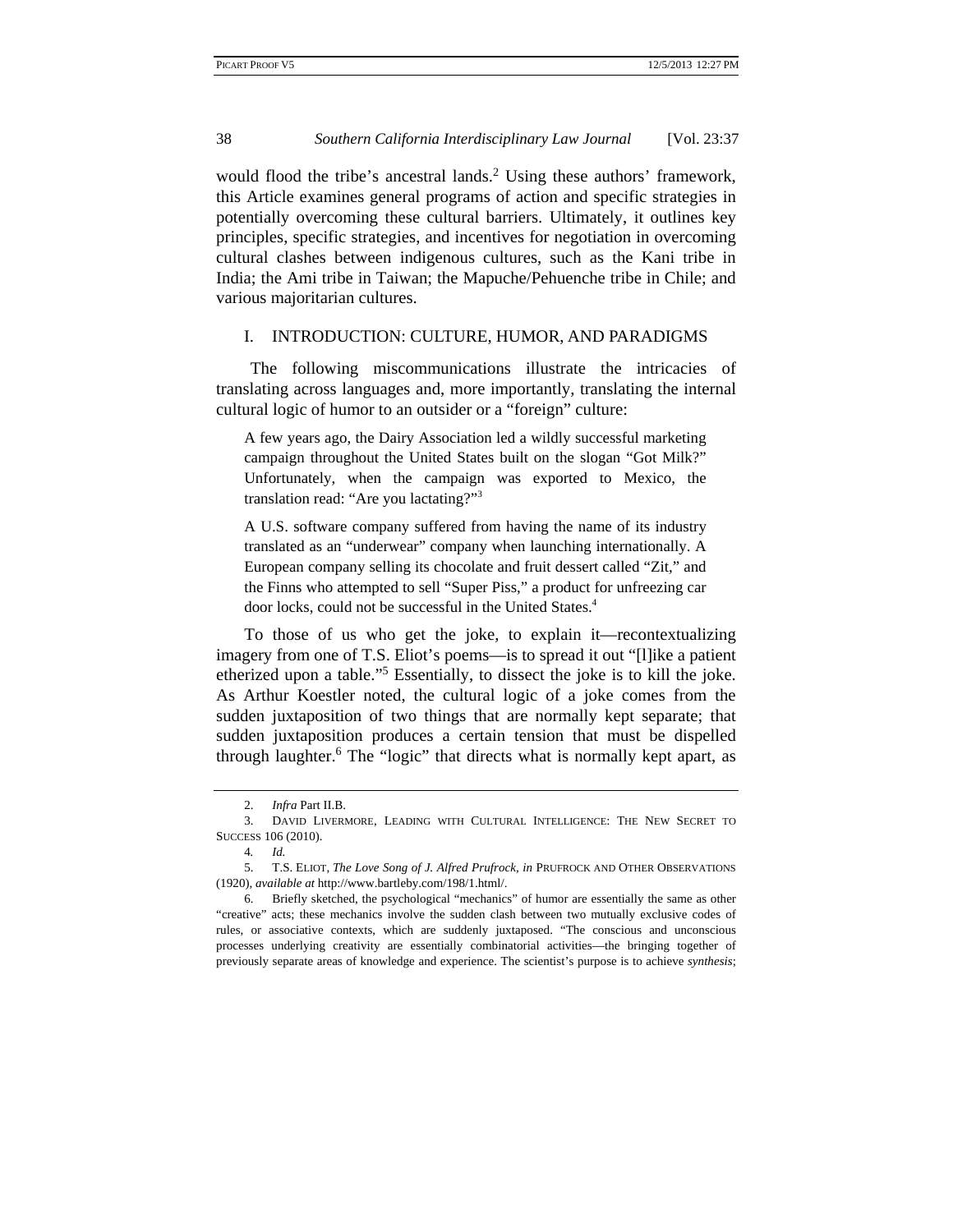opposed to what usually accompanies each other, resides in the culture that generates this matrix of meaning. The cathartic power of the joke lies precisely in the seamlessness or invisibility of its cultural logic, which yields a different way of viewing and experiencing reality when it is disturbed.

Culture creates "paradigms" in the sense that Thomas Kuhn originally used the word in 1966—well before its explosion into ubiquity in several disciplines.<sup>7</sup> Simply described, a paradigm is the cultural matrix that directs attention to certain questions and ignores others, and maps acceptable methods of attempting to solve these selected problems for a particular community at a particular point in time.<sup>8</sup> A rough analogy to how paradigms (and cultures, as paradigmatic) work is the child's game of seeing different "animals" in an unruly squiggle of lines, curves, and splotches of color. There is no foolproof way to interpret a jagged line or a small dot. However, once the child grows accustomed to interpreting these rather ambiguous markings in a roughly uniform and meaningful way that is, once the child acquires a mental "model" of how to interpret these markings—then these pictures are no longer random configurations. As the child habitually refers to this mental "pattern," the child becomes progressively skillful at uncovering carefully camouflaged "animals" in the tangled undergrowth of shapes and hues. As more animals are successfully mentally "captured" via reference to this model or pattern, the more the model or pattern becomes equated with the obvious or commonsensical. An example of this is illustrated in M.C. Escher's *Sea and Sky* in Figure 1 below.

the artist aims at a *juxtaposition* of the familiar and the eternal; the humorist's game is to contrive a *collision*." ARTHUR KOESTLER, JANUS: A SUMMING UP 129 (1978) (emphasis in original).

 <sup>7.</sup> THOMAS KUHN, THE STRUCTURE OF SCIENTIFIC REVOLUTIONS viii (1970).

<sup>8</sup>*. Id.*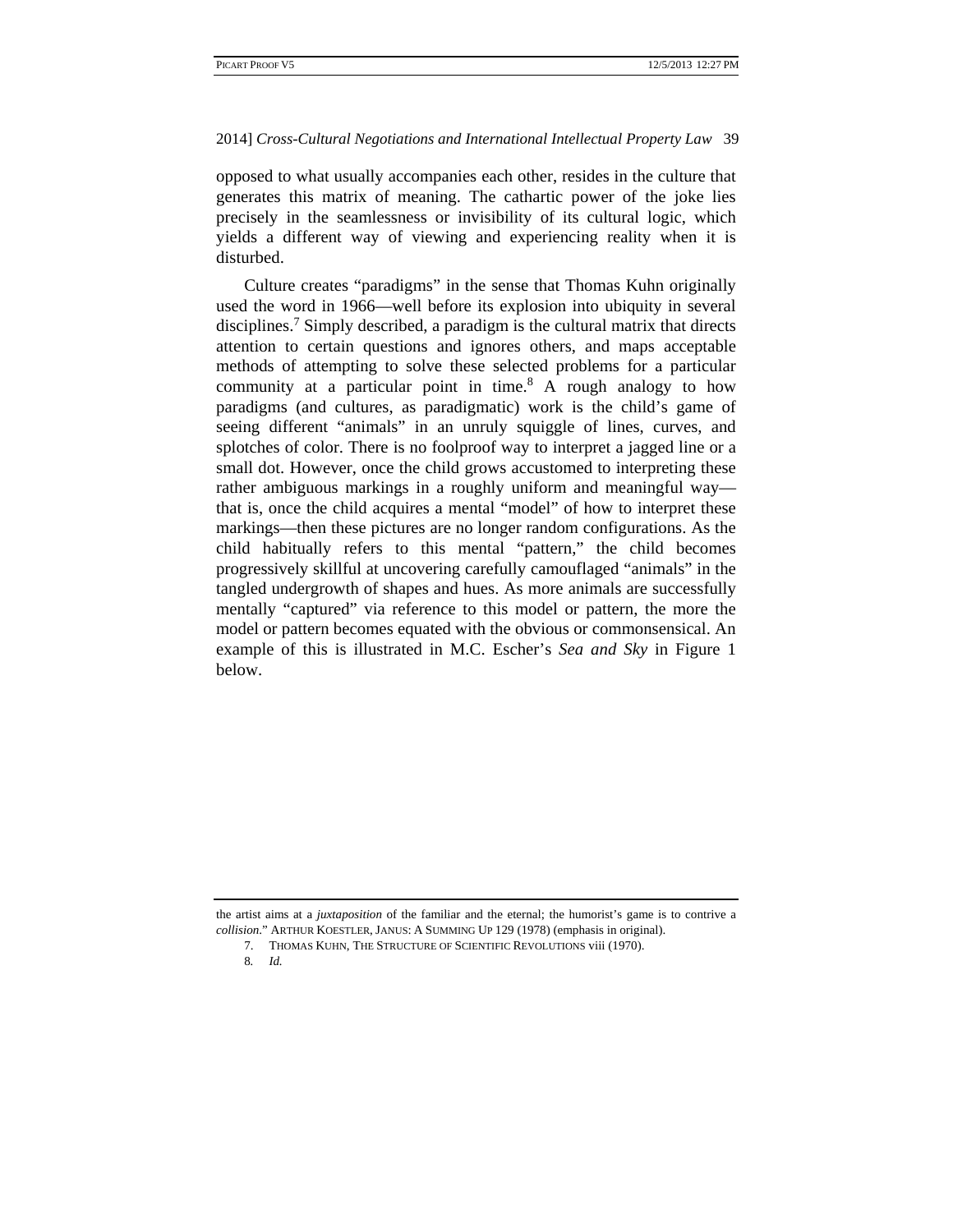

Figure 1. M.C. Escher's *Sea and Sky*<sup>9</sup>

The figures of the fowl and the fish at the topmost and bottom portions, respectively, are evident. The mid-line figures, however, are ambiguous and may be interpreted as either fish or fowl, depending upon which cultural lens is "commonsensically" referenced. This occurs because "culture is the way in which a group of people solves problems and reconcile dilemmas."10 Just as our culture is "like water to a fish,"11 it

 <sup>9.</sup> M.C. Escher, *Sea and Sky* (1938), *available at* http://www.mcescher.com/Biography/lw306.jpg.

 <sup>10.</sup> FONS TROMPENAARS & CHARLES HAMPDEN-TURNER, RIDING THE WAVES OF CULTURE: UNDERSTANDING CULTURAL DIVERSITY IN GLOBAL BUSINESS 6 (2d ed. 1998).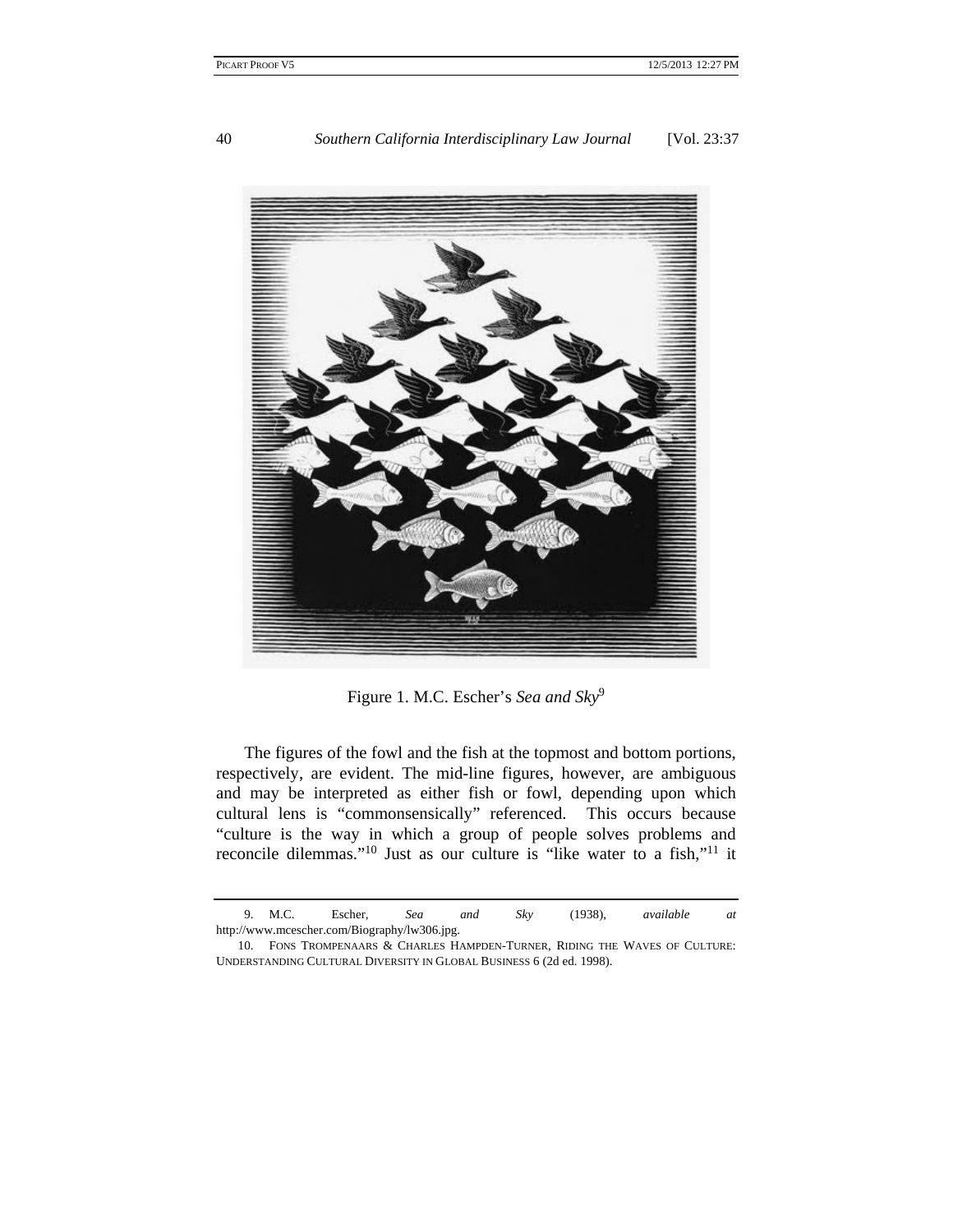nourishes and limits us in ways that defy rational thought processes; through hard-wired or amygdala-based responses, we either see the fish or the fowl first.<sup>12</sup> Culture is the "collective programming of the mind"<sup>13</sup> and entails sharing "particular symbols, meanings, images, rule structures, habits, values, and information processing and transformational patterns."<sup>14</sup>

This Article's method is principally autoethnographic. It is written to explore how lawyers and clients could potentially interact effectively in legal negotiation and counseling situations where cultural clashes between the client's and lawyer's cultures, the majoritarian culture, the culture of law, and other embedded layers of culture could cause potential conflicts. It is an attempt to work across differences while both respecting and acknowledging them.

"Autoethnography," an offshoot of Critical Communication, Sociological, and Symbolic Interactionist studies, explores how the study of culture ("ethnos") is always intertwined with the self ("auto") that weaves the narration.<sup>15</sup> Autoethnography is qualitative, rather than quantitative.16 Qualitative researchers stress the socially constructed nature of reality, the intimate relationship between the researcher and what is studied, and the situational constraints that shape inquiry, with an emphasis on the value-laden nature of inquiry.17 They seek answers to questions that stress how a social experience is created and given meaning.<sup>18</sup>

 <sup>11.</sup> *Id.* at 20.

 <sup>12.</sup> Iris Burke, Introduction to the Basic Cultural Worldviews: The Neuroscience of Culture, Lecture at the University of Florida Levin College of Law (May 21, 2012). *See also* GEERT HOFSTEDE, GERT JAN HOFSTEDE & MICHAEL MINKOV, CULTURES AND ORGANIZATIONS: SOFTWARE OF THE MIND 4–7 (3d ed. 2010). For illustrations of how "hard wired" culture is, see GERT JAN HOFSTEDE, PAUL B. PEDERSEN & GEERT HOFSTEDE, EXPLORING CULTURE: EXERCISES, STORIES AND SYNTHETIC CULTURES 8 (2002) (suggesting that an ambiguous picture yields different culturally-based interpretations, ranging from "two women walking and a man threatens one of them with a piece of wood" to "gardening").

 <sup>13.</sup> Lieh-Ching Chang, *An Examination of Cross-Cultural Negotiation: Using Hofstede Framework*, 2 J. AM. ACAD. BUS. 567, 567 (March 2003), *available at* http://www.aeflup.com/ficheiros/Cultural%20Negotiation.pdf.

<sup>14.</sup> *Id.* (internal quotations omitted).

<sup>15</sup>*. See generally* ETHNOGRAPHICALLY SPEAKING: AUTOETHNOGRAPHY, LITERATURE, AND AESTHETICS (Arthur P. Bochner & Carolyn Ellis eds., 2002); THE SAGE HANDBOOK OF QUALITATIVE RESEARCH (Norman K. Denzin & Yvonna S. Lincoln eds., 3d ed. 2005).

 <sup>16.</sup> *See* Norman K. Denzin & Yvonna S. Lincoln, *The Discipline and Practice of Qualitative Research*, *in* THE SAGE HANDBOOK OF QUALITATIVE RESEARCH, *supra* note 15, at 10.

 <sup>17.</sup> *See id.*

 <sup>18.</sup> *Id.*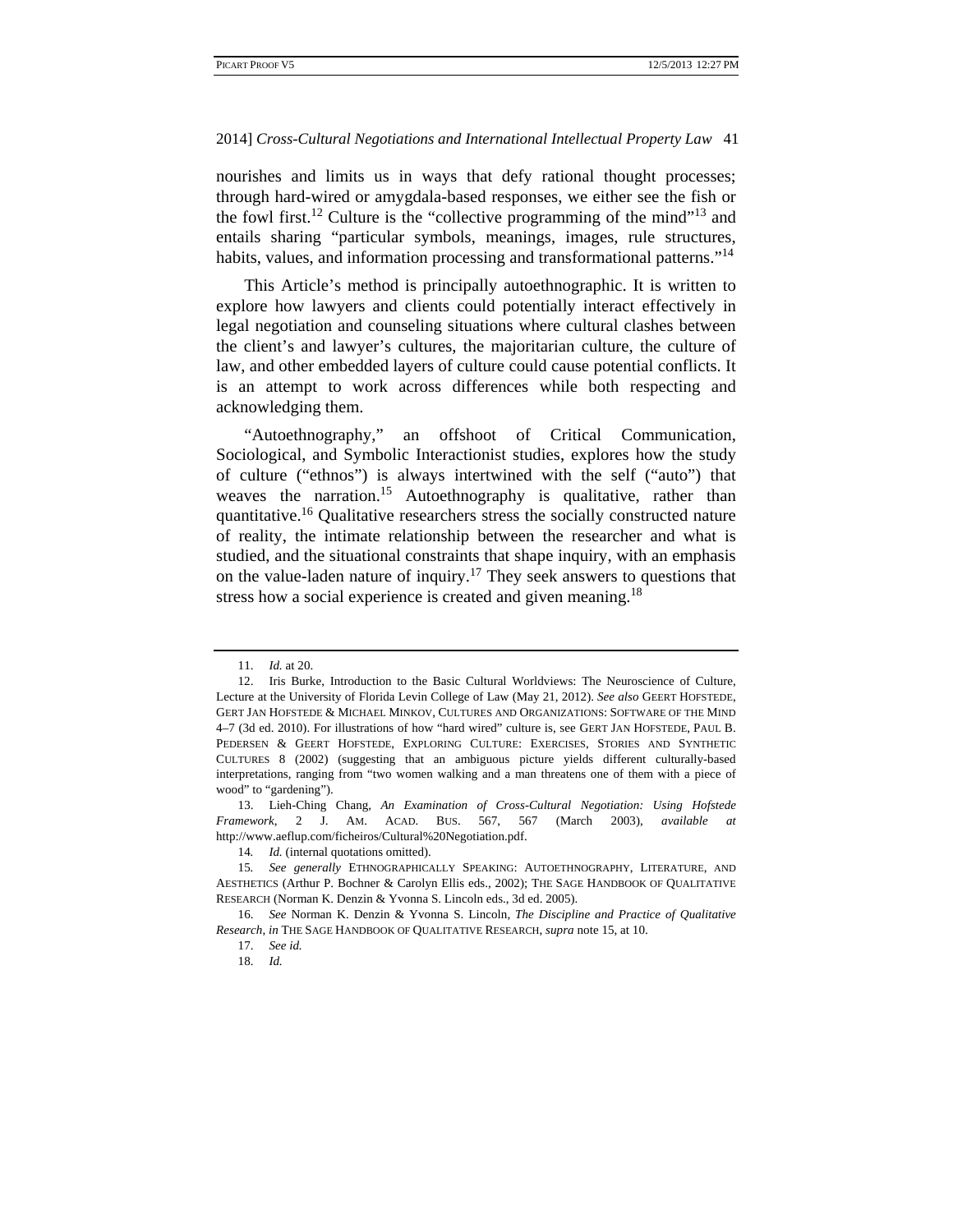Thus, this Article starts from the conviction that there is no omniscient perspective from which one can record cultural interactions from a clinical distance. This does not mean that there is no such thing as "objectivity"; rather, the notion of objectivity reflects a complex, historical and sociological unfolding in which participant-observers—even lawyers—are already implicated.

These complexities are further magnified when indigenous populations,19 attempting to protect their traditional knowledge, expressions of folklore, $20$  ancestral lands, and cultural identities, come into contact with either the culture of international globalization or the majoritarian culture of their own country. In this Article, two particular cultural clashes are analyzed in terms of general pragmatic strategies and their actual resolutions. First, this Article analyzes the confrontation between an individualistic capitalist culture and a communitarian economically-subsistent culture.<sup>21</sup> Then, it evaluates the clash between a hierarchical majoritarian government determined to join the race towards development at all costs, and a comparatively egalitarian coalition,

 <sup>19.</sup> Who are "indigenous peoples"? Article 1 of the ILO Convention Concerning Indigenous and Tribal Peoples in Independent Countries gives the following description: those who "inhabited a country, or a geographical region to which the country belongs, at the time of conquest or colonization or the establishment of present state boundaries and who, irrespective of their legal status, retain some or all of their own social, economic, cultural and political institutions." ILO Convention No. 169 Concerning Indigenous and Tribal Peoples in Independent Countries, art.1, ¶ 1, June 27, 1989, *available at* http://www.ilo.org/dyn/normlex/en/f?p=1000:12100:0::NO::P12100\_ILO\_CODE:C169. For a more detailed exploration of the complexities of attempting a working definition of "indigenous peoples," see Caroline Joan S. Picart & Marlowe Fox, *Beyond Unbridled Optimism and Fear: Indigenous Peoples, Intellectual Property, Human Rights and the Globalization of Traditional Knowledge and Expressions of Folklore (Part I),* 15 INT'L COMMUNITY L. REV. 319, 319–39 (2013).

 <sup>20.</sup> For simple analytic reasons, this Article distinguishes between indigenous peoples' "traditional knowledge" (which has a more scientific basis—e.g., a traditional cure for a disease) and "traditional cultural expressions" or "expressions of folklore" (which seem more akin to artistic forms, such as tribal songs used in a ritual to heal a disease). Nevertheless, both traditional knowledge ("TK") and expressions of folklore ("EoF") appear imperiled and prone to exploitation by both multinational corporations ("MNCs") and governments amid the pressures of globalization. For an in-depth examination of how the pressures of globalization imperil TK and EoF, as well as various strategies to attempt to bridge the gap between preserving indigenous culture and harnessing some of the gains of joining the global trade market for indigenous peoples, see Caroline Joan S. Picart & Marlowe Fox, *Beyond Unbridled Optimism and Fear: Indigenous Peoples, Intellectual Property, Human Rights and the Globalization of Traditional Knowledge and Expressions of Folklore (Part II)*, 16 INT'L COMMUNITY L. REV. 2 (forthcoming 2014).

 <sup>21.</sup> *Infra* Part II.A.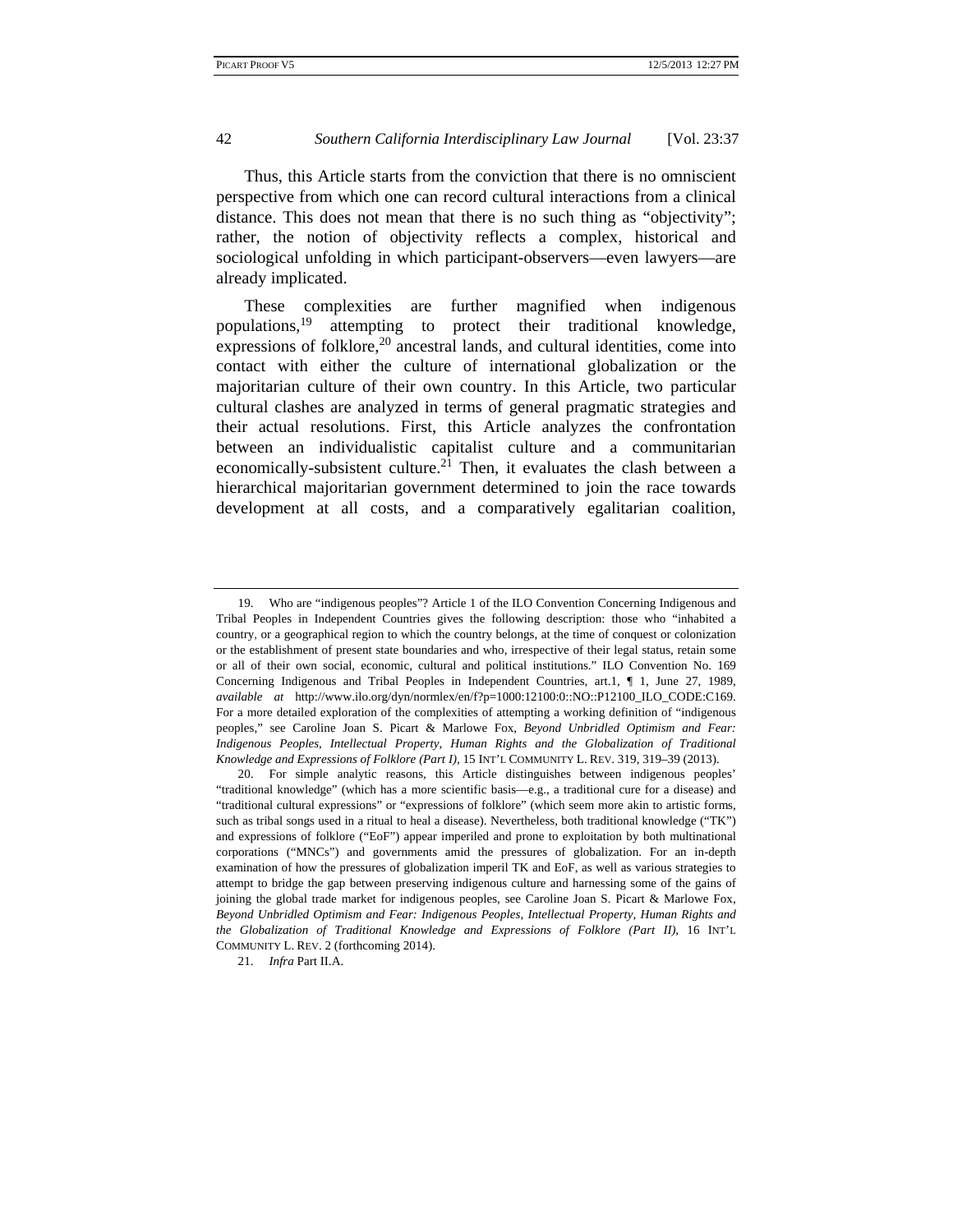composed of tribal members and sympathizers, that is equally determined to preserve their traditions and resources.<sup>22</sup>

# II. EXAMPLES OF CULTURAL CONFLICTS: INDIVIDUALISM VERSUS COMMUNITARIANISM AND HIERARCHY VERSUS EGALITARIANISM

# A. INDIVIDUALISM VERSUS COMMUNITARIANISM: ENIGMA VERSUS DIFANG AND IGAY DUANA

The husband and wife team, Difang Duana (Kuo Ying-Nan) and Igay Duana (KuoHsiu-chu) $^{23}$  were betel nut leaf farmers and members of the Ami tribe from Taiwan.<sup>24</sup> In 1988, the couple traveled to France to sing on a tour, in which they, and approximately thirty other aboriginal Taiwanese artists, were paid \$15 a day.25 Their performances were recorded without their knowledge by the Institute for World Cultures, part of the French National Education Ministry.<sup>26</sup> These recordings were then compiled into an "anonymous" collection of "Taiwanese aboriginal songs."27 The French government sold the recording, again without seeking permission and devoid of any kind of notice or public announcement, to EMI Music, a large record company.28 EMI then authorized Enigma, a German rock band, to use and edit an excerpt from the Duanas' "Elders' Drinking Song" or "Weeding and Paddyfield Song No. 1"29 (in other versions, described as "Palang," a host's welcoming song<sup>30</sup>) to become part of the background in

 <sup>22.</sup> *Infra* Part II.B.

 <sup>23.</sup> *Difang and Igay Duana*, WIKIPEDIA, http://en.wikipedia.org/wiki/Difang\_and\_Igay\_Duana (last updated Mar. 11, 2013) (last visited May 31, 2013); TITVWeekly, 0817 #80 Difang Duana & Enigma Copyrights Issue, YOUTUBE (Aug. 19, 2008), http://www.youtube.com/watch?v=EaVnHFHj6MM.

 <sup>24.</sup> Ashley Esarey, *An Ami Couple Seeks Recognition for Their Music*, ACADEMIA SINICA, TRAVEL IN TAIWAN SPECIAL (1995), http://www.sinica.edu.tw/tit/special/0996\_Innocence.html.

<sup>25</sup>*. Difang and Igay Duana*, *supra* note 23.

<sup>26</sup>*. Id.*

<sup>27</sup>*. Id.*

<sup>28</sup>*. Id.*

<sup>29</sup>*. Id.* For additional factual information regarding the Duana case, see Agnès Lucas-Schoetter, *Folklore*, *in* INDIGENOUS HERITAGE AND INTELLECTUAL PROPERTY: GENETIC RESOURCES, TRADITIONAL KNOWLEDGE AND FOLKLORE 342 (Silke von Lewinski, ed., 2d ed. 2008) and Chong Hui-Yeung, *IPR Draft Law for Aborigines Under Attack*, TAIPEI TIMES, Aug. 23, 2000, at 4, *available at* http://www.taipeitimes.com/News/local/archives/2000/08/23/49186.

 <sup>30.</sup> Esarey, *supra* note 24.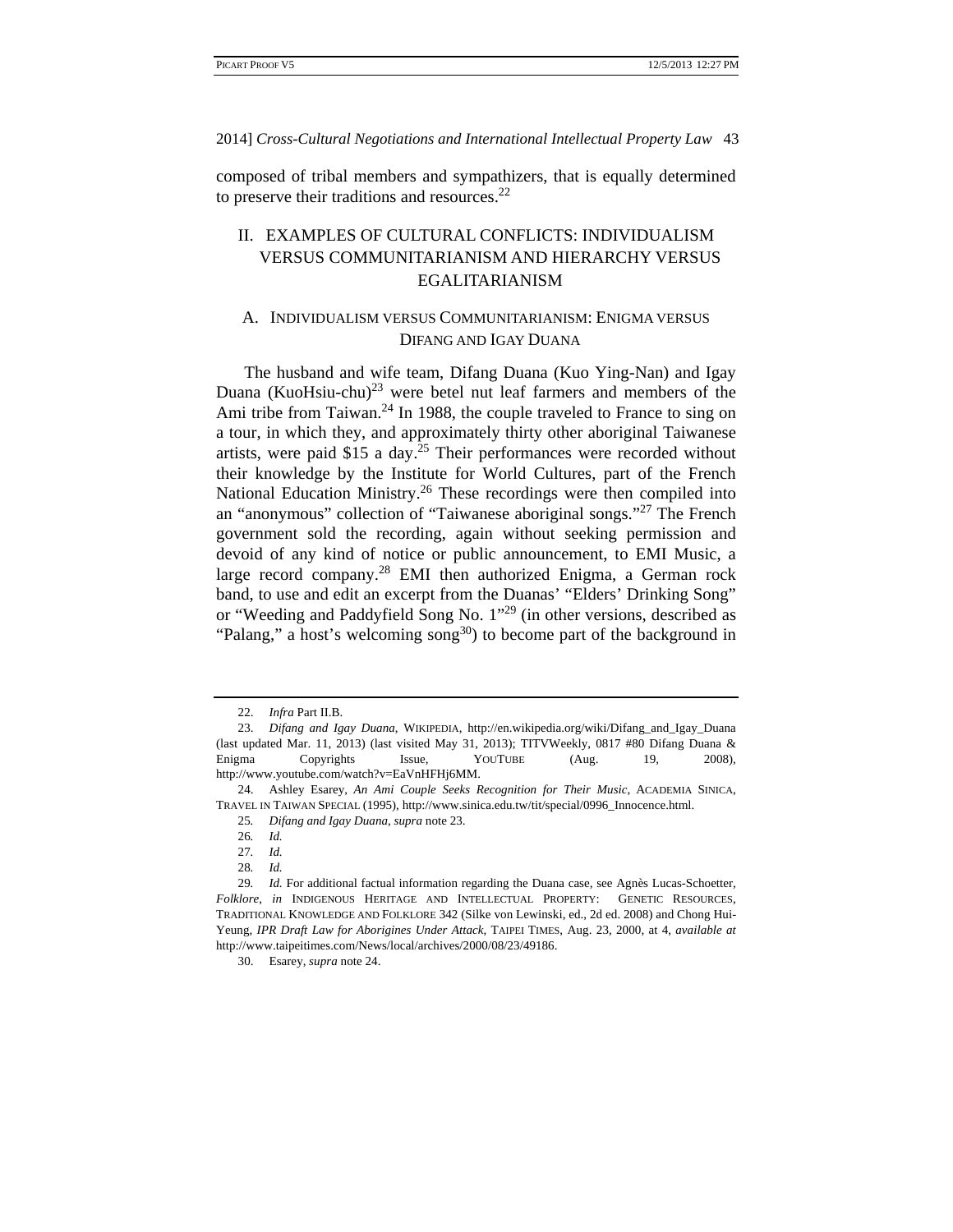Enigma's song, "Return to Innocence."<sup>31</sup> "Return to Innocence." which remixed two minutes of the Duanas' unauthorized recording, achieved a high media profile partly because it was used to promote the 1996 Olympics.32 The song was so popular that it stayed on Billboard Magazine's International Top 100 hits for thirty-two weeks.<sup>33</sup>

From the very beginning, the contrast between Enigma's culture of individualism, infused with the forces of global capitalism, and the Duanas' culture of communitarianism and subsistent economics was clear. Geert Hofstede, Gert Jan Hofstede, and Paul B. Pedersen<sup>34</sup> outlined basic communicative characteristics of extreme individualists and extreme communitarians that are useful in analyzing the identity-related and economic-based conflicts captured in this case.<sup>35</sup> One of the dimensions of culture that Hofstede and his co-authors studied in their pioneering work is the dimension of individualism versus collectivism (which this Article refers to as "communitarianism" because of the negative connotations that accompany the word "collectivism").<sup>36</sup> Individualistic cultures, such as that of the United States, tend to value personal achievement, innovation, and autonomy above all other traits. $37$  In these cultures, individuals tend to look out exclusively for the interests of themselves and their nuclear families.<sup>38</sup> Thus, individualistic cultures place a high premium on "self-sufficiency, personal time, freedom, challenge, and extrinsic motivators such as material rewards, honesty, talking things out, privacy and individual

 <sup>31.</sup> Difang and Igay Duana, *supra* note 23.

 <sup>32.</sup> Esarey, *supra* note 24.

 <sup>33.</sup> *Id.*

 <sup>34.</sup> Gert Jan Hofstede, son of Geert Hofstede, is a senior researcher and assistant professor in information technology at Wageningen University in the Netherlands. HOFSTEDE, PEDERSEN & HOFSTEDE, *supra* note 12. Paul B. Pedersen, a well-known author and authority in the field of crosscultural counseling, is professor emeritus at Syracuse University and a visiting professor in the Department of Psychology at the University of Hawai`i. *Id.* Geert H. Hofstede is an international authority in the field of cross-cultural social psychology and is cofounder of the Institute for Research on Intercultural Cooperation at Tilburg University, where he also serves as a senior fellow. *Id.* Obviously, their groundbreaking work on understanding and pragmatically negotiating across cultures is of paramount importance to structuring the theoretical foundations of analysis of this Article.

 <sup>35.</sup> *See id.* at 94, 96.

<sup>36</sup>*. Id.* at 91 (discussing that Hofstede and his co-authors disavow any political connotations of the word).

 <sup>37.</sup> *Id.* at 92.

<sup>38</sup>*. Id.*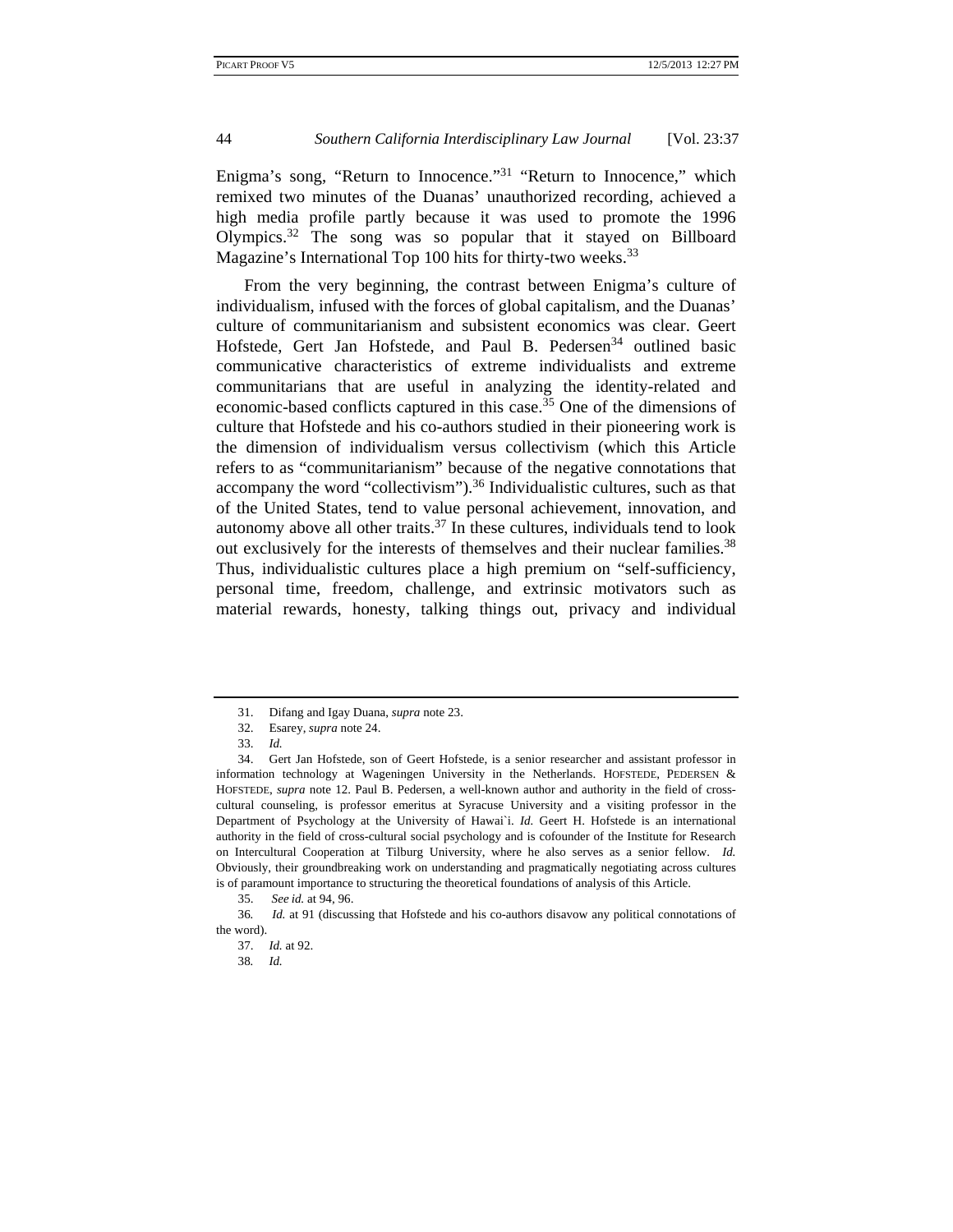rights."39 In contrast, communitarian cultures are characterized by powerful, group-oriented identities.40 They are "societies in which people from birth onward are integrated into strong, cohesive in-groups, which throughout peoples' lifetime continue to protect them in exchange for unquestioning loyalty."41 Thus, communitarian cultures, such as some Asian cultures, value "group responsibility, harmony, social order, relationships and loyalty."42

As applied to rhetorical registers, Michael Cretu, spokesperson for the band Enigma, epitomized the extreme individualist view through his motive, language, and non-verbal communications throughout the conflict.43 In general, extreme individualists typically reflect a self-centered vernacular, frequently using the words "I" and "me."44 Mr. Cretu emphasized that he thought the Duanas' recording was in the public domain and kept stressing his lack of deliberate intent in appropriating their recording.45 Non-verbally, extreme individualists will make eye contact freely, and when they are in groups, they are likely to stand out visually.<sup>46</sup> Correspondingly, Mr. Cretu stood out as the star and spokesperson for Enigma; the other band members were never visible during coverage of this story.47 Furthermore, Mr. Cretu rhetorically rationalized his extreme individualistic motivation to accumulate individual wealth and prestige by vehemently defending his individual innocence while seeking to maximize profit by minimizing reputational damage.<sup>48</sup>

In stark contrast, the Duanas, who spoke for the Ami tribe, embodied the extreme communitarian ideal.<sup>49</sup> Extreme communitarians can be very silent, especially in the company of a group of outsiders, and typically use

 <sup>39.</sup> John Barkai, *Cultural Dimension Interests, the Dance of Negotiation, and Weather Forecasting: A Perspective on Cross-Cultural Negotiation and Dispute Resolution*, 8 PEPP. DISP. RESOL. L.J. 403, 412 (2008).

 <sup>40.</sup> HOFSTEDE, HOFSTEDE & MINKOV, *supra* note 12, at 92.

 <sup>41.</sup> *Id.*

 <sup>42.</sup> Cristina Walters, *Cross-Cultural Negotiations: A Role Evaluation of Four Cultural Dimensions and Two Cultural Components*, 27 MICH. BUS. L.J. 39, 39 (2007) (citing Chang, *supra* note 13).

 <sup>43.</sup> *Difang and Igay Duana*, *supra* note 23.

 <sup>44.</sup> HOFSTEDE, PEDERSEN & HOFSTEDE, *supra* note 12, at 94.

<sup>45</sup>*. Difang and Igay Duana*, *supra* note 23.

 <sup>46.</sup> HOFSTEDE, PEDERSEN & HOFSTEDE, *supra* note 12, at 94.

<sup>47</sup>*. Difang and Igay Duana*, *supra* note 23.

<sup>48</sup>*. Id.*

 <sup>49.</sup> *See* Esarey, *supra* note 24.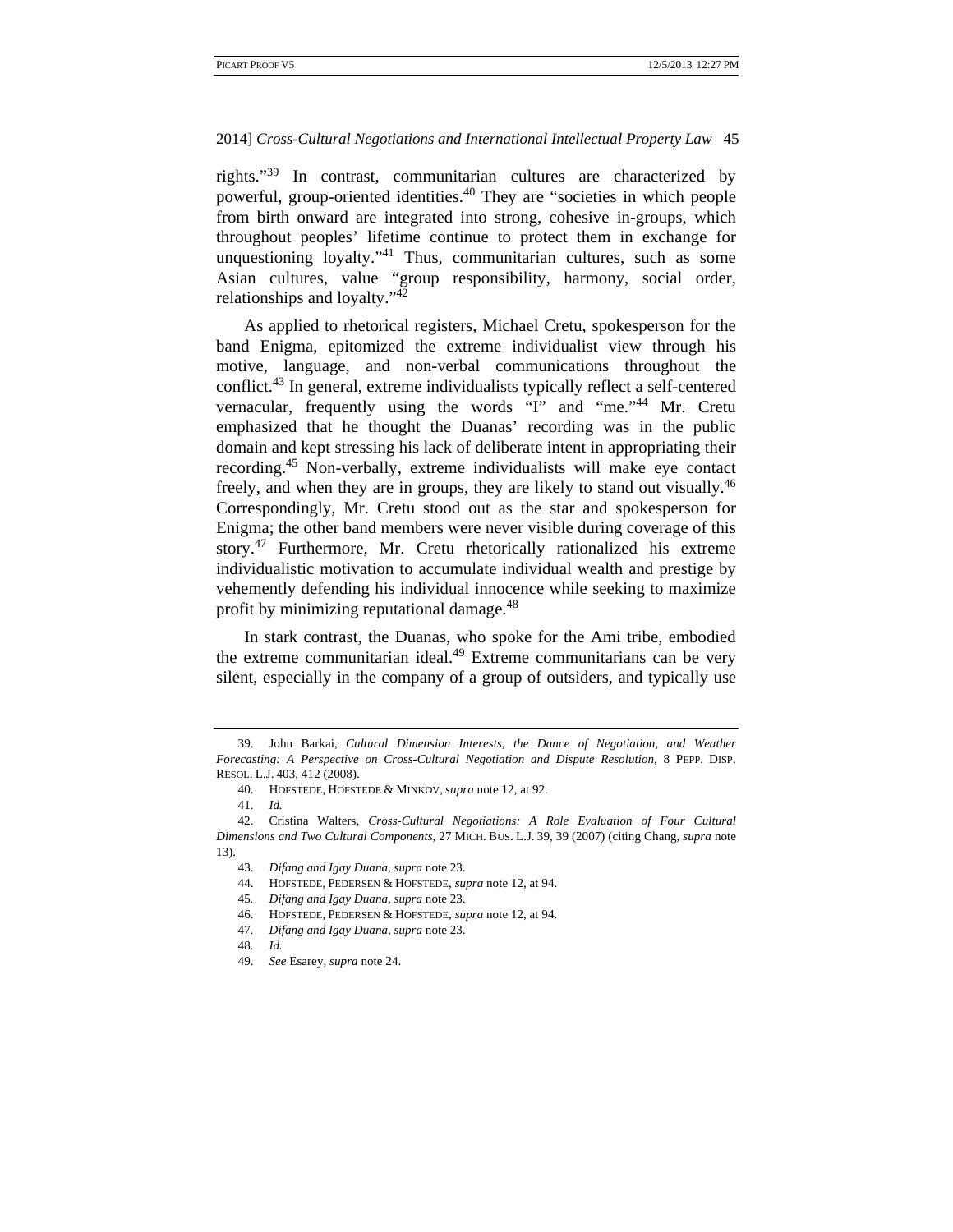the word "we" instead of "I."50 Thus, the Duanas emphasized tribal ownership and heritage of the song as an expression of folklore, which is communally created and owned. The Duanas sought recognition, first of the Ami tribe and only secondarily of themselves as performers.<sup>51</sup> In addition, extreme communitarians tend to be physically very close with ingroups but reserved with out-groups.<sup>52</sup> Correspondingly, the Duanas seemed to have a distinct network within their community.<sup>53</sup> They learned about Enigma's use of their recording only because a friend had told them about it; the Duanas always underlined their identities as members of the tribe.54 Finally, an extreme communitarian will prioritize honoring and gaining recognition for the tribe. As classic extreme communitarians, the Duanas only wanted to be allowed to perform the song at the Olympics as ambassadors of Ami culture; initially they did not seek financial remuneration.<sup>55</sup>

Thus, in terms of general value systems, the key elements of the cultures of extreme individualists versus extreme communitarians may also be sketched comparatively. An extreme individualist will believe that honest people will speak their mind to everyone and anyone, while an extreme communitarian tends to believe that one's in-group constitutes the only audience who should be trusted.<sup>56</sup> While an extreme individualist communicates in low-context or explicit concepts, so that the listener must adapt to the speaker, an extreme communitarian uses an imprecise communication style with discreet, non-verbal elements, such as crucial tonal cues and pauses wherein the speaker must adapt to the listeners, to make sure the audience understands the speaker.<sup>57</sup> Finally, an extreme individualist believes that the successful completion of a task takes precedence over relationships, while an extreme communitarian believes that relationships are always more important than the task at hand.<sup>58</sup>

Working across these differences in a negotiation or counseling context will be discussed later. For now, this Article turns to outlining another

 <sup>50.</sup> HOFSTEDE, PEDERSEN & HOFSTEDE, *supra* note 12, at 96.

 <sup>51.</sup> Esarey, *supra* note 24.

 <sup>52.</sup> HOFSTEDE, PEDERSEN & HOFSTEDE, *supra* note 12, at 96.

 <sup>53.</sup> Esarey, *supra* note 24.

 <sup>54.</sup> *Id.*

<sup>55</sup>*. Id*.

<sup>56</sup>*. See* HOFSTEDE, PEDERSEN & HOFSTEDE, *supra* note 12, at 94, 96.

<sup>57</sup>*. Id.*

<sup>58</sup>*. Id.*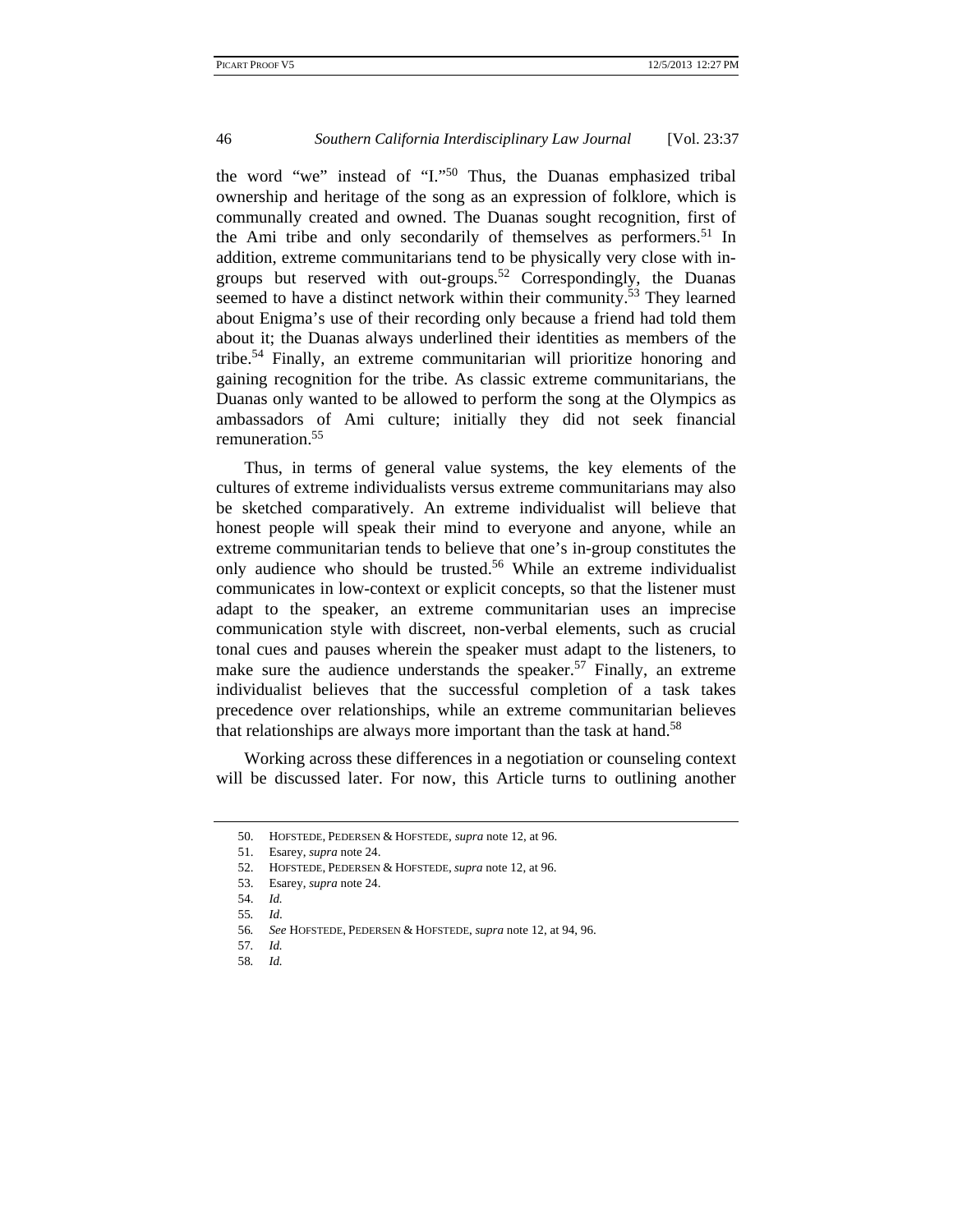cultural clash: the clash between peoples with hierarchical values and those with more egalitarian values.

# B. HIERARCHY VERSUS EGALITARIANISM: THE CHILEAN GOVERNMENT AND THE MAPUCHE/PEHUENCHE TRIBE

Briefly sketched, in the case of the Pangue/Ralco hydroelectric project, which roughly spanned from 1990 to 2002, Chile's central government and domestic courts colluded with a Spanish transnational company, Endesa, to systematically evict the Mapuche/Pehuenche people from their traditional lands in order to create dams that would power Chile's attempts to obtain full economic development.<sup>59</sup> The cultural clash between the majoritarian elite and the tribe, lying at the margins of Chile, took place against the backdrop of the Chilean government's ambitious resolve to join the sphere of developed nations; the Chilean government aimed to achieve this goal through the construction of the Pangue/Ralco Hydroelectric Project in Chile's Alto BíoBío. $^{60}$  Clearly, the majoritarian elite had control of the vertical structure of power and believed it was in the best interest of Chile, as a whole, to follow their lead. The construction of the Pangue dam was facilitated by the "leverage of international capital brokered by the World Bank Group's International Finance Corporation (IFC)."61 But to the Mapuche/Pehuenche tribe, the building of the dam meant the flooding of their ancestral lands and resources, the loss of their semi-nomadic way of life and their cultural identity.<sup>62</sup> Viewing themselves as equal to any other Chileans, the Pehuenche simply sought to preserve their rights as citizens.<sup>63</sup>

Again, Hofstede and his co-authors' schematization of cultural dimensions is invaluable in contrasting hierarchical and egalitarian cultures. They used the term "power-distance" to define the variable that determines the degree of hierarchy (or respect for rank) that is culturally accepted in a particular society.<sup>64</sup> Under this definition, power distance is the "extent to which the less powerful members of institutions and organizations within a country expect and accept that power is distributed

 <sup>59.</sup> Marcos A. Orellana, *Indigenous Peoples, Energy and Environmental Justice: The Pangue/Ralco Hydroelectric Project in Chile's Alto BíoBío*, 23 J. ENERGY & NAT. RES. L. 511, 511–18 (2004), *available at* http://www.ciel.org/Publications/Ralco\_Brief\_22Jul04.pdf.

<sup>60</sup>*. Id.* at 511.

<sup>61</sup>*. Id.* at 513.

<sup>62</sup>*. Id.*

 <sup>63.</sup> *See id.* 

 <sup>64.</sup> HOFSTEDE, PEDERSEN & HOFSTEDE, *supra* note 12, at 61.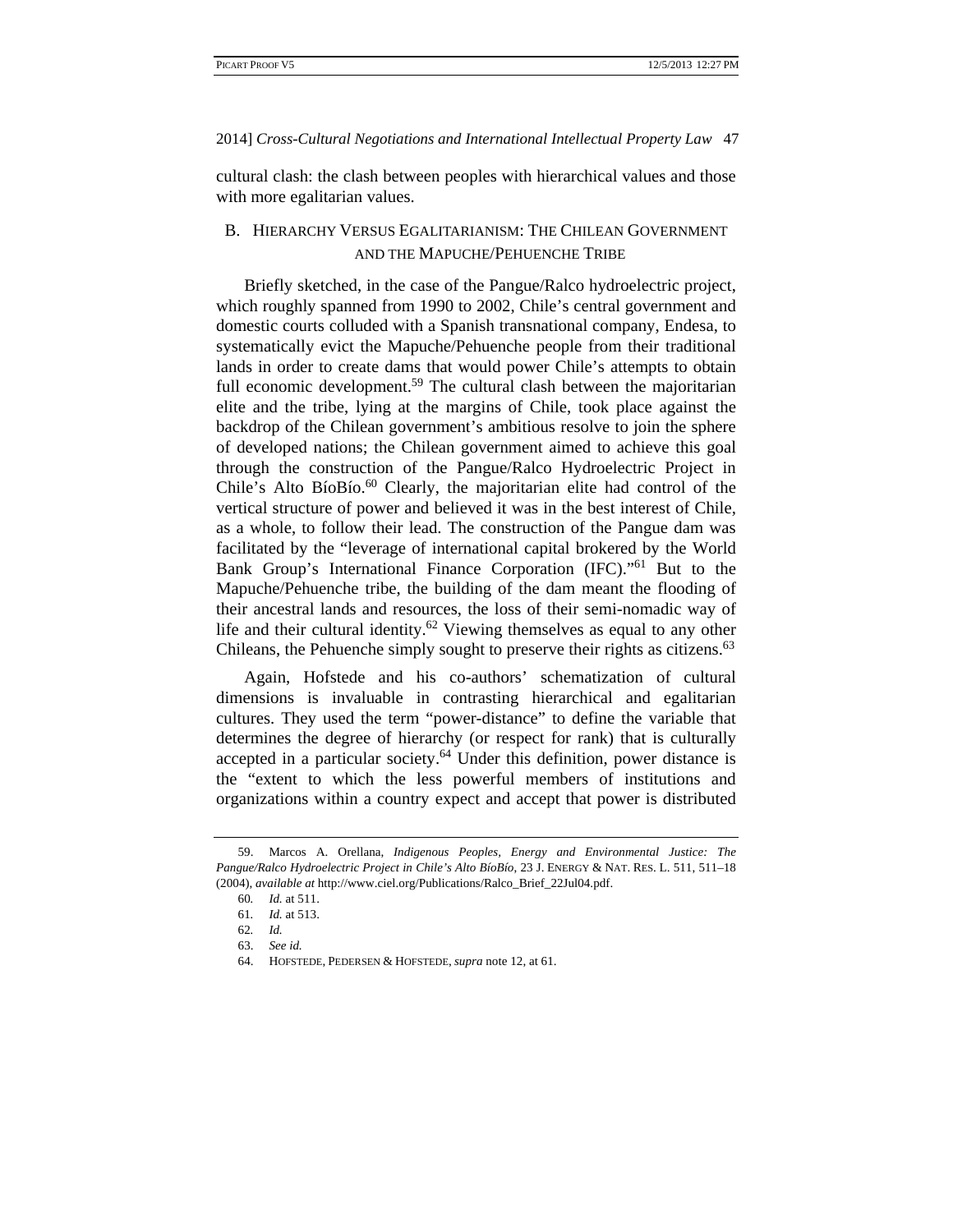unequally. Institutions  $\ldots$  [include] the family, the school, and the community; *organizations* are the places where people work."<sup>65</sup> Thus, whereas high-power-distance (hierarchical) cultures emphasize the dependence of subordinates upon their superiors' discretion, low-powerdistance (egalitarian) cultures expect a comparatively higher interdependence between bosses and subordinates.<sup>66</sup> As Walters observes in a business context:

High power distance results in little consultation between superiors and their subordinates and emphasizes formal hierarchy, resulting in an increased level of respect for each level. Low power distance cultures tend to view the hierarchy prevalent in any corporation as less important than high power cultures, with CEOs, managers and subordinates consulting with each other from the bottom-up and top-down. $67$ 

Again, Hofstede and his co-authors' schematization of the key elements of hierarchical culture and egalitarian culture<sup>68</sup> is instructive as a summary of the essential areas of conflict between the Chilean government and the Mapuche/Pehuenche tribe. An extremely hierarchical culture, like the Chilean government, believes that "might makes right" and that power is good.<sup>69</sup> Such a culture has a strong conviction that privileges and status symbols are "natural" to those who have access to them and are sources of pride and power.<sup>70</sup> Furthermore, they believe that power, status, and privilege go together.<sup>71</sup> Thus, extreme hierarchical cultures prefer a centralized structure, where less powerful people are dependent on those who are more powerful.<sup>72</sup> By contrast, an extremely egalitarian culture, such as the Pehuenche tribe, believes that inequalities among people should be minimized, and privileges and status symbols should be frowned upon.<sup>73</sup> Extreme egalitarian societies prefer a decentralized structure, where there is interdependence between people who are less and more powerful.<sup>74</sup>

- 69*. Id.*
- 70*. Id.*

<sup>65</sup>*. Id.*

<sup>66</sup>*. Id.*

 <sup>67.</sup> Walters, *supra* note 42, at 40.

<sup>68</sup>*. See* HOFSTEDE, PEDERSEN & HOFSTEDE, *supra* note 12, at 98, 100.

<sup>71</sup>*. Id.*

<sup>72</sup>*. Id.*

<sup>73</sup>*. Id.* 74*. Id.*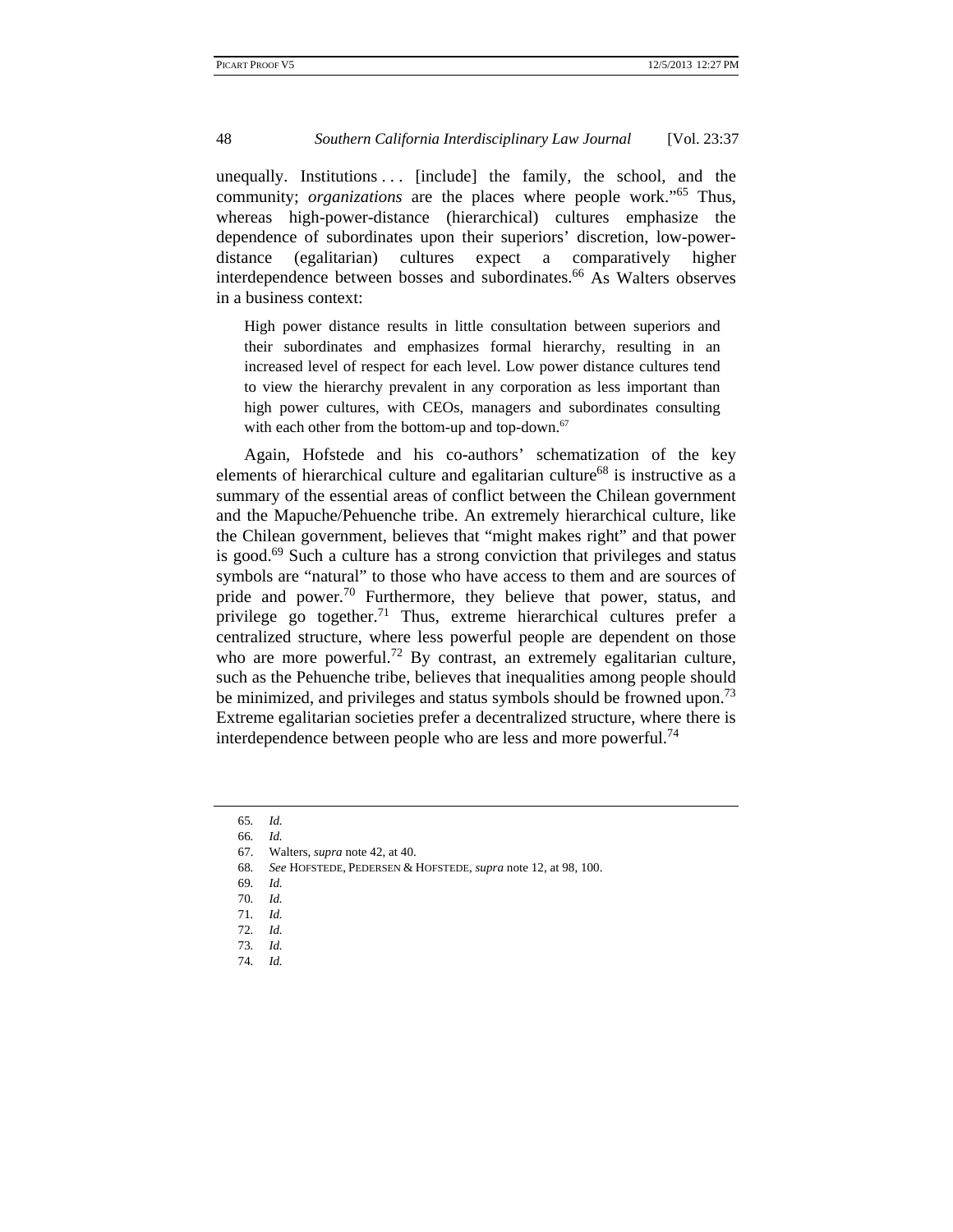Having outlined the key components of these two types of cultural clashes (Individualism-Communitarianism and Hierarchy-Egalitarianism), this Article moves into an analysis of how to work across these two types of cultural clashes, within a negotiation context both theoretically and pragmatically.

# III. TRANSLATING ACROSS CULTURES, WORKING ACROSS DIFFERENCES

# A. GENERAL PROGRAMS OF ACTION

Although David Livermore's<sup>75</sup> program of developing "cultural intelligence"76 is aimed at promoting international business and Iris Burke's<sup>77</sup> strategies for working across cross-cultural differences is geared toward legal counseling and negotiation, both feature an autoethnographic bend as well as similar methods and objectives.<sup>78</sup> They each begin with

 <sup>75.</sup> David Livermore is a pioneer in cultural intelligence and global leadership. LIVERMORE, *supra* note 3. He is president and partner at the Cultural Intelligence Center in East Lansing, Michigan and a visiting research fellow at Nanyang Technological University in Singapore. *Id.* Prior to leading the Cultural Intelligence Center, Livermore spent twenty years in leadership positions with a variety of non-profit organizations around the world and taught in universities. *Id.* He is a frequent speaker and adviser to leaders in Fortune 500s, non-profits, and governments and has worked in more than 100 countries across the Americas, Africa, Asia, Australia, and Europe. *Id.* Livermore's experientially based and highly acclaimed program, used by international business practitioners, make it an invaluable resource for this Article.

 <sup>76.</sup> *Id.* at 30–31.

 <sup>77.</sup> Iris A. Burke is a professor emeritus at the University of Florida Levin College of Law who specializes in family law (particularly multi-disciplinary and non-adversarial approaches), interviewing and counseling, pro se litigation, legal research and writing, and appellate advocacy. *Iris A. Burke*, LEVIN COLLEGE OF LAW, UNIVERSITY OF FLORIDA, http://www.law.ufl.edu/faculty/iris-a-burke (last visited Sept. 19, 2013). In 1997, Burke, together with Legal Skills Professor Peggy F. Schrieber, formed the Pro Se/Unbundling Family Law Advice Clinic to work with the Family Court Self Help of the Eighth Judicial Circuit and assist low income pro se litigants in family law cases. *History of the Clinics*, LEVIN COLLEGE OF LAW, UNIVERSITY OF FLORIDA, http://www.law.ufl.edu/academics/clinics/aboutthe-clinics/history-of-the-clinics (last visited Sept. 9, 2013). The author owes a great deal to Professor Burke's mentorship in formulating the initial version of this paper.

 <sup>78.</sup> Iris Burke, A Short Summary of Strategies for Working Across Cultural Differences, Lecture at the University of Florida Levin College of Law (May 21, 2012). This general approach is also one practiced in many fields, going far beyond purely legal uses. *See, e.g.*, Randall Bass & Joy Young, *Introduction, in* BEYOND BORDERS: A CULTURAL READER 2 (Randall Bass & Joy Young, eds., 2003); Thomas A. Schwandt, *Three Epistemological Stances for Qualitative Inquiry: Interpretivism, Hermeneutics, and Social Construction, in* HANDBOOK OF QUALITATIVE RESEARCH 192–93 (Norman K. Denzin & Yvonna S. Lincoln, eds., 2d ed. 2000); Gloria E. Anzaldua, *Preface: (Un)natural bridges, (Un)safe spaces, in* THIS BRIDGE WE CALL HOME: RADICAL VISIONS FOR TRANSFORMATION 3 (Gloria E. Anazaldua & Analouise Keating, eds., 2002). To see this approach as applied to law and culture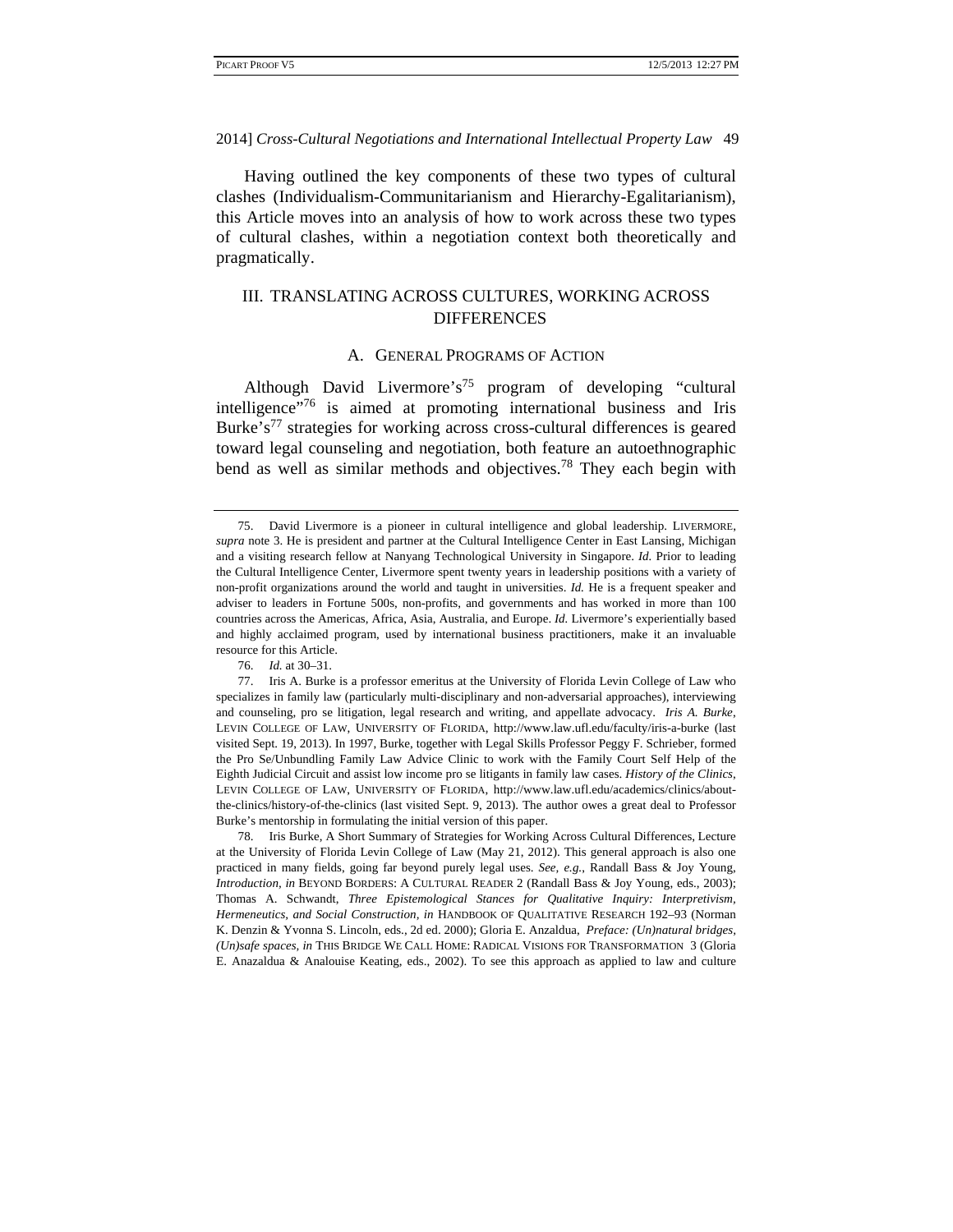knowing the self as a cultural entity, freezing the impulse to stereotype and judge others/cultures that are radically different, moving outwards to study and reflect upon cultural differences, and finally enabling better communication and possibly collaboration.79 But that movement across the inner and outer selves is a never-ending spiral and requires a feedback loop of discovery, critique, and adaptation in order to potentially forge better communicative links across cultural chasms. Table 1 below illustrates how the two general schemas correlate with each other.

Table 1: A Comparison of Livermore's and Burke's General Programs of Action for Working Across Cultural Differences<sup>80</sup>

|           | <b>Livermore's Schema</b> | <b>Burke's Schema</b>        |
|-----------|---------------------------|------------------------------|
| Internal  | <b>Drive:</b> Show the    | Learn about yourself. Do not |
|           | interest and confidence   | stereotype.                  |
|           | to adapt cross-           |                              |
|           | culturally.               |                              |
| Internal- | <b>Knowledge:</b>         | Understand what culture is   |
| External  | Understand how            | and how it works [personally |
|           | differences such as       | and generally]. Learn about  |
|           | religion, family,         | your client.                 |
|           | education, and legal and  |                              |
|           | economic influences       |                              |
|           | affect the way people     |                              |
|           | [yourself included]       |                              |
|           | think and behave.         |                              |

<sup>(</sup>especially of indigenous peoples), see generally Rosemary J. Coombe, *Intellectual Property, Human Rights and Sovereignty: New Dilemmas in International Law Posed by the Recognition of Indigenous Knowledge and the Conservation of Biodiversity*, 6 IND. J. GLOBAL LEGAL STUD. 1 (1998), *available at*  http://www.repository.law.indiana.edu/ijgls/vol6/iss1/3; ROSEMARY J. COOMBE, THE CULTURAL LIFE OF INTELLECTUAL PROPERTIES: AUTHORSHIP, APPROPRIATION AND THE LAW 18 (1998); JANE E. ANDERSON, LAW, KNOWLEDGE, CULTURE: THE PRODUCTION OF INDIGENOUS KNOWLEDGE IN INTELLECTUAL PROPERTY LAW 5 (2009).

 <sup>79.</sup> *See* LIVERMORE, *supra* note 3, at 30–31; Burke, *supra* note 78.

 <sup>80.</sup> *See* LIVERMORE, *supra* note 3, at 30–31; Burke, *supra* note 78.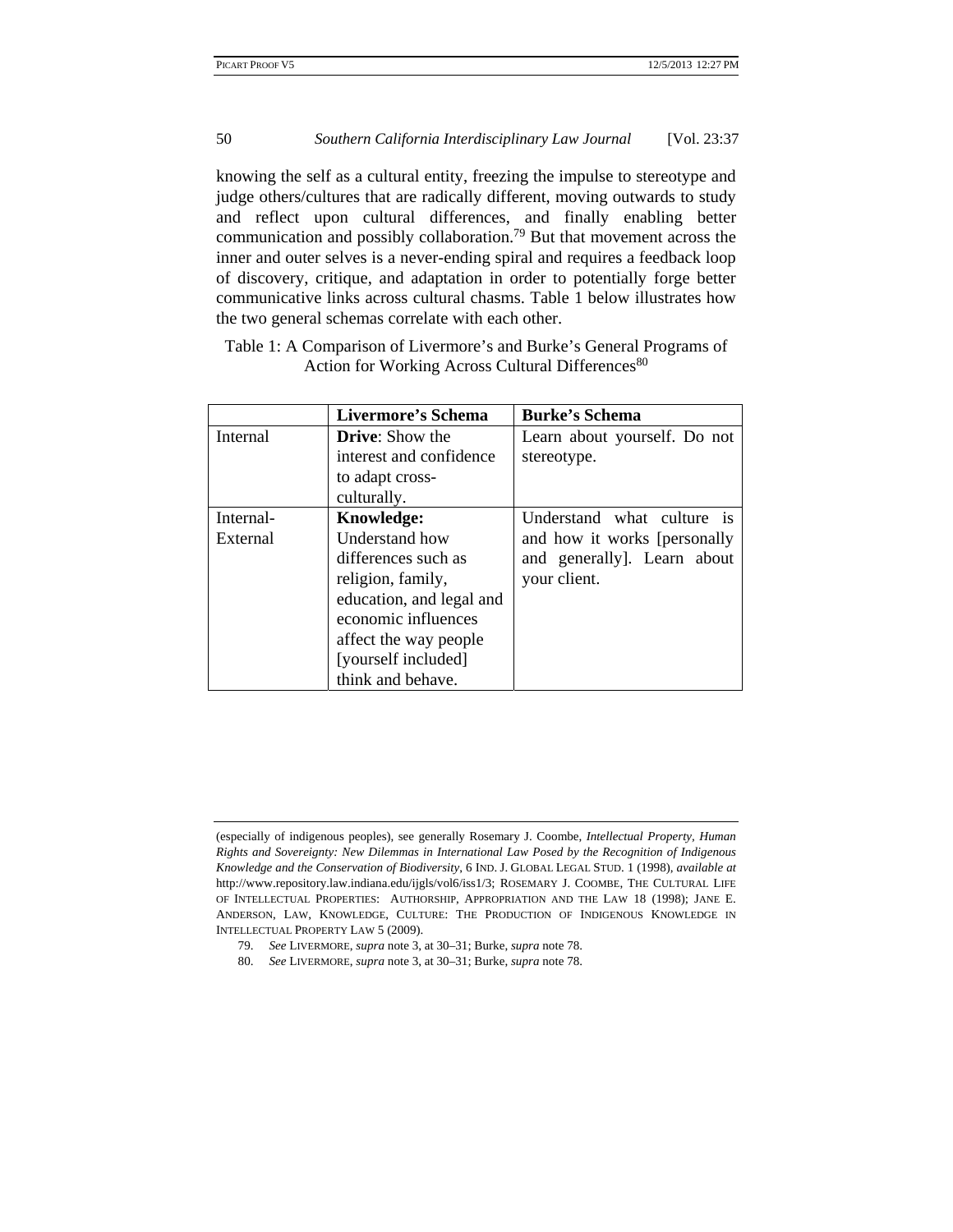| External-<br>Internal | <b>Strategy: Monitor,</b><br>analyze, and adjust<br>plans in unfamiliar<br>cultural setting.   | <b>Work Across Differences:</b><br>Identify conflicts. Discuss<br>differences. Avoid binaries of<br>morality. Avoid making<br>judgments. You do not have to<br>justify or change your<br>worldview. |
|-----------------------|------------------------------------------------------------------------------------------------|-----------------------------------------------------------------------------------------------------------------------------------------------------------------------------------------------------|
| External              | <b>Action:</b> Choose the<br>right verbal and<br>nonverbal behaviors,<br>depending on context. | <b>Work Across Differences:</b><br>Work within/prioritize the<br>client's worldview. Be<br>sensitive to power imbalances.<br>Consider three worldviews:<br>the client's, yours, and the<br>law's.   |

In contrast, Tracy Novinger, a specialist in intercultural communication, created a detailed taxonomy of various obstacles to communication, such as culturally shaped perceptions (e.g., hierarchy) and personal perceptions within a cultural framework (e.g., adaptability); and she mapped out a series of factors to watch for in relation to verbal (e.g., accent and cadence) and nonverbal processes of communication (e.g., Kinesics or body motion and Proxemics or space sense).<sup>81</sup> While fascinating in its intricacy and thoroughness, Novinger's list can make it easy to lose sight of the larger picture. Novinger's approach comes closest to a quantitative approach, with its catalogue of variables and focus on decoding cultural expressions.<sup>82</sup> To counterbalance this tendency for cataloging minutiae, this Article highlights some of the more pragmatic strategies suggested by Hofstede and his co-authors, as well as by Fons Trompenaars and Charles Hampden-Turner, $83$  in relation to the specific cultural clashes discussed in the next section.

 <sup>81.</sup> TRACY NOVINGER, INTERCULTURAL COMMUNICATION: A PRACTICAL GUIDE 24 (2001). 82. *Id.* 

 <sup>83.</sup> Fons Trompenaars is a world-renowned expert on international management and the author of the global bestseller *Riding the Waves of Culture*. TROMPENAARS & HAMPDEN-TURNER, *supra* note 10, introduction. He is also the cofounder and director of Trompenaars Hampden-Turner and is the author or coauthor of eleven bestselling books on culture and business, innovation, and leadership. *Id.* Charles Hampden-Turner is a research associate with Trompenaars Hampden-Turner in Amsterdam. *Id.* Recognized as a key business thinker, Hampden-Turner has worked as a consultant for Shell, BP,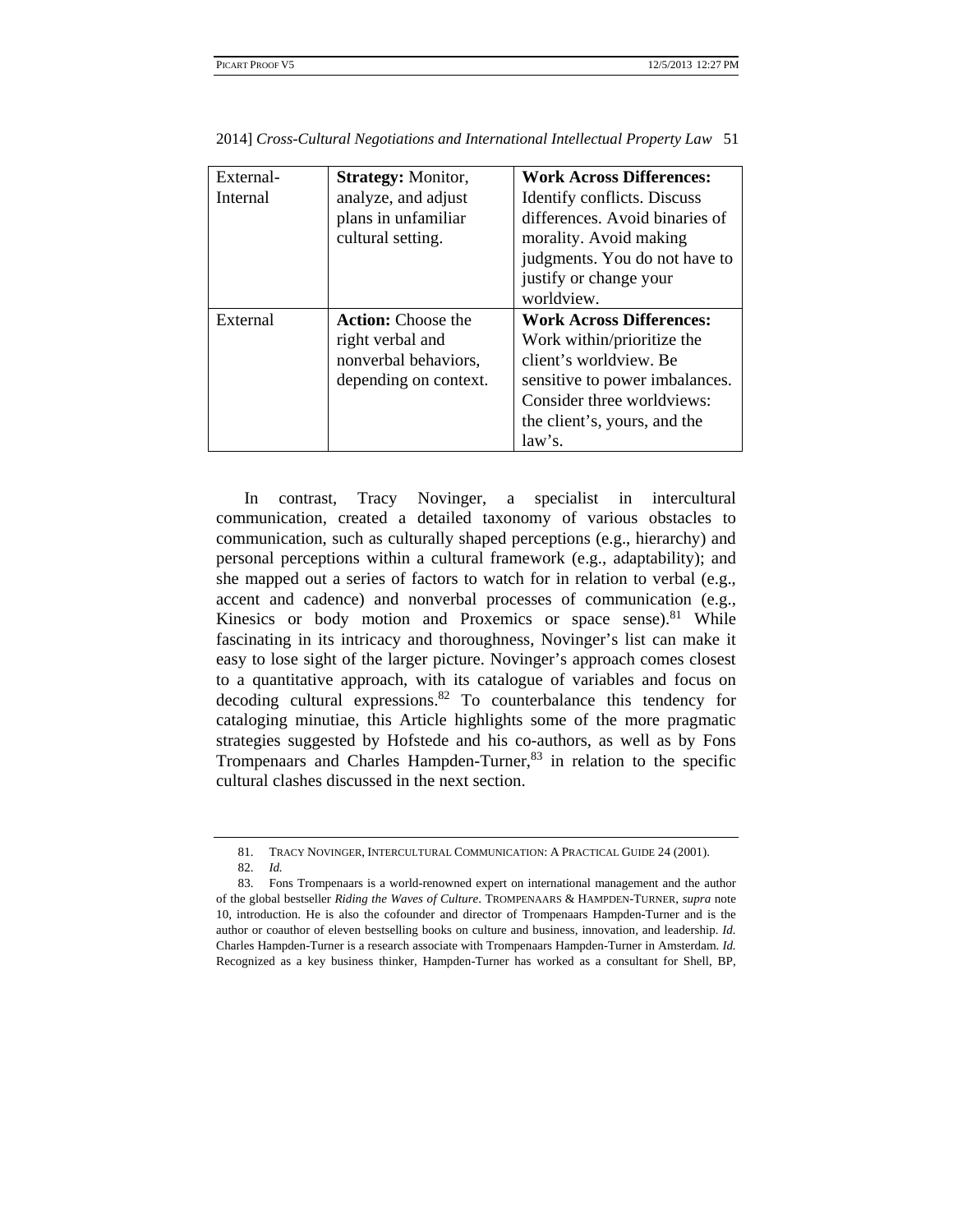# B. NEGOTIATING THE INDIVIDUALIST VERSUS COMMUNITARIAN DIVIDE: SPECIFIC STRATEGIES

Hofstede and his co-authors catalogued words with positive connotations for both individualists and communitarians.<sup>84</sup> They noted that what is positive for an individualist is usually negative for a communitarian, and therefore proposed using words with positive connotations for addressing the appropriate groups in order to move from the "outer" circles to the "inner" circles.<sup>85</sup> Table 2 below comparatively juxtaposes these words.

Table 2: A Comparison of Positive Words for Extreme Individualists and Extreme Communitarians

| <b>Words with Positive</b>           | <b>Words with Positive Connotations</b>  |  |
|--------------------------------------|------------------------------------------|--|
| <b>Connotations for Extreme</b>      | for Extreme Communitarians <sup>87</sup> |  |
| Individualists <sup>86</sup>         |                                          |  |
| self, friendship, "do your own       | we, harmony, face, obligation,           |  |
| thing," contract, litigation, self-  | sacrifice, family (in a symbolic         |  |
| interest, self-respect, self-        | sense), tradition, decency, honor,       |  |
| actualizing, individual, dignity, I, | duty, loyalty, shame                     |  |
| me, pleasure, adventure, guilt,      |                                          |  |
| privacy                              |                                          |  |

Trompenaar and Hampden-Turner, in turn, suggest practical tips for negotiating with groups, as well as strategies designed to promote respect, create a sense of authenticity, and enhance overall long-term efficiency in dealing with the potentially conflicting impulses of other cultures.<sup>88</sup> They detail several guidelines for dealing with individualists (when one is a communitarian) and communitarians (when one is an individualist).<sup>89</sup> When negotiating with an individualist, a communitarian must prepare for

Digital Equipment, the BBC, Nissan, and many other companies. *Id.* Their pragmatic, experientiallybased program of strategies in negotiating across cultural differences is crucial to this Article.

 <sup>84.</sup> HOFSTEDE, PEDERSEN & HOFSTEDE, *supra* note 12, at 94, 96.

 <sup>85.</sup> *Id.*

 <sup>86.</sup> *Id.* at 94.

<sup>87</sup>*. Id.* at 96.

 <sup>88.</sup> TROMPENAARS & HAMPDEN-TURNER, *supra* note 10, at 68.

<sup>89</sup>*. See id.*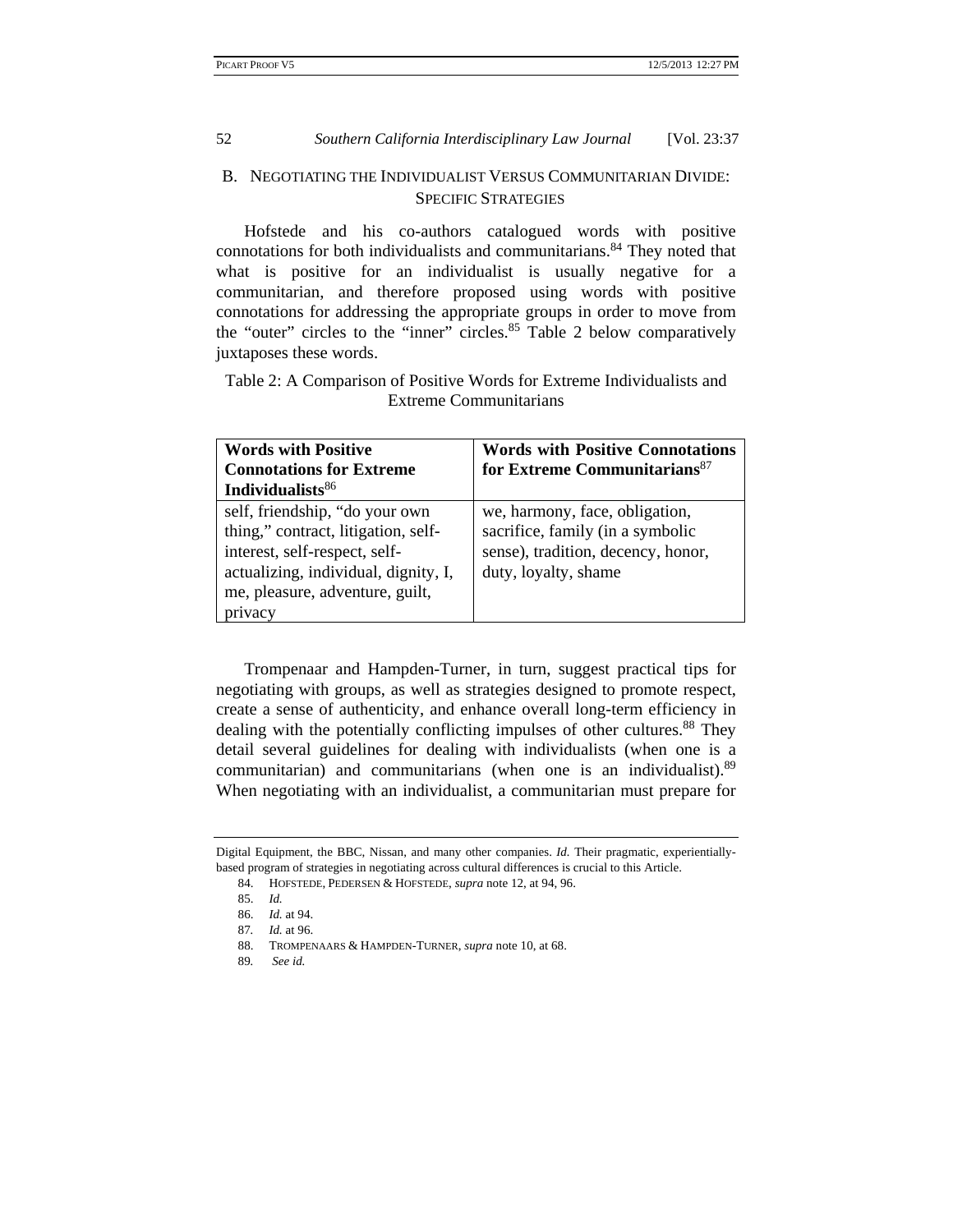a quick decision or a sudden offer.<sup>90</sup> It is important to realize that individualist negotiators are conducting business alone and therefore must retain the respect of their group.<sup>91</sup> The main goal of the individualist negotiator is to make a quick deal.<sup>92</sup> In contrast, when negotiating with a communitarian, an individualist should show patience in the consent and consultation periods.<sup>93</sup> When communitarian negotiators are surrounded by helpers, they enjoy a high status in the group and their main goal is to build lasting relationships.<sup>94</sup>

Next, this Article turns to applying a similar approach to working across the clash between hierarchical and egalitarian cultures.

# C. ATTEMPTING TO BRIDGE THE DIVIDE BETWEEN HIERARCHY AND EGALITARIANISM: SPECIFIC STRATEGIES

Table 3 below distills Hofstede and his co-authors' discussion of positive words, core values, and core distinctions for cultures of hierarchy and egalitarianism from *Cultures and Organization: Software of the Mind.*<sup>95</sup> The goal is not simply to catalogue them, but rather to use them in order to break down barriers and boundaries that impede effective communication and, when possible, to enable problem-solving.<sup>96</sup>

Table 3: A Comparison of Positive Words, Core Values, and Core Distinctions Between Extremely Hierarchical and Extremely Egalitarian **Cultures** 

| <b>Extremely Hierarchical</b> <sup>97</sup>                                             | <b>Extremely Egalitarian</b> <sup>98</sup> |
|-----------------------------------------------------------------------------------------|--------------------------------------------|
| <b>Positive words:</b> respect, father (as a   <b>Positive words:</b> rights, complain, |                                            |
| title), master, servant, older brother, negotiate, fairness, task, necessity,           |                                            |
| younger brother, wisdom, protect,   co[-]determination, objectives,                     |                                            |
| obey, orders, pleasing                                                                  | question, criticize                        |

92*. Id.* 93*. Id.*

<sup>90</sup>*. Id.*

<sup>91</sup>*. Id.*

 <sup>94.</sup> *Id.*

 <sup>95.</sup> *See generally* HOFSTEDE, PEDERSEN & MINKOV, *supra* note 12.

 <sup>96.</sup> HOFSTEDE, PEDERSEN & MINKOV, *supra* note 12, at 4–7.

<sup>97</sup>*. See* HOFSTEDE, PEDERSEN & HOFSTEDE, *supra* note 12, at 98.

<sup>98</sup>*. See id.* at 100.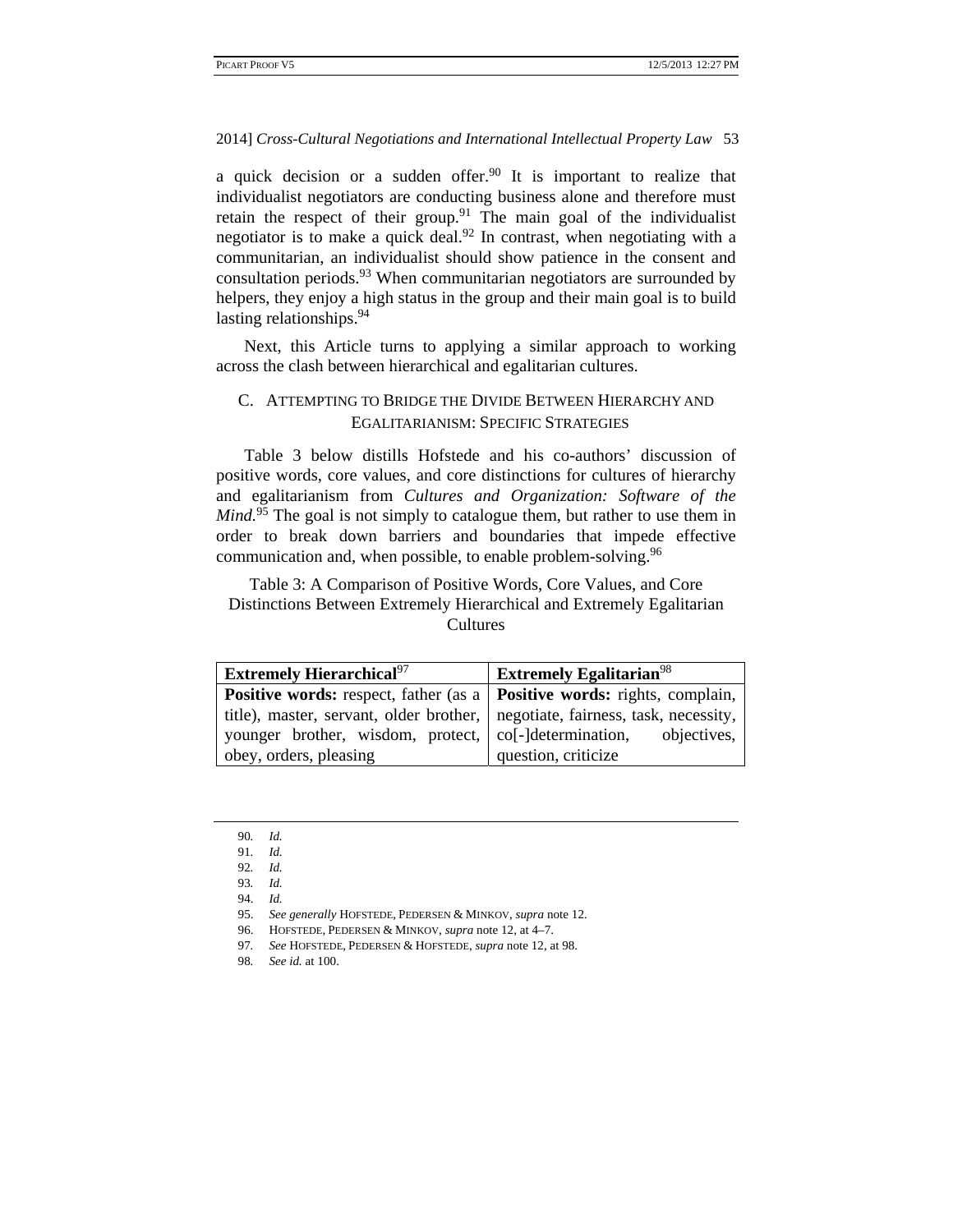| <b>Core value:</b> respect for status | <b>Core</b> value: equality between      |
|---------------------------------------|------------------------------------------|
|                                       | people                                   |
| <b>Core distinction:</b>              | <b>Core distinction:</b> responsible for |
| powerful/dependent                    | task X/not responsible for task X        |

There is some correspondence, in terms of value systems, between this dichotomy (cultures of hierarchy versus cultures of egalitarianism) and that of Trompenaars and Hampden-Turner's dichotomy ("ascription-oriented" cultures versus "achievement-oriented" cultures). John Barkai,<sup>99</sup> in *Cultural Dimension Interests, the Dance of Negotiation, and Weather Forecasting: A Perspective on Cross-Cultural Negotiation and Dispute Resolution*, also notes that status, derived from either age or seniority, is very important to high-power-distance (hierarchical) cultures, while opportunity and equality are the norm for low-power-distance (egalitarian) cultures.100 Noting these general intersections, this Article moves into identifying the following practical pointers for dealing with cultures of hierarchy (when one is more egalitarian) and for interacting with egalitarian cultures (when one is more hierarchical).<sup>101</sup> For example, as an egalitarian negotiating with a hierarchical culture, make sure you have a clear figurehead who commands respect from within and outside of the group.<sup>102</sup> You should display respect for status and influence, and use a title that reflects the degree of influence you possess.<sup>103</sup> In comparison, as a hierarchical negotiator working with an egalitarian culture, make sure your

 <sup>99.</sup> Professor John Barkai joined the faculty of the William S. Richardson School of Law, University of Hawai`i at Manoa, in 1978. *John Bakai*, WILLIAM S. RICHARDSON SCHOOL OF LAW, UNIVERSITY OF HAWAI`I AT MANOA, https://www.law.hawaii.edu/personnel/barkai/john (last visited Sept. 9, 2013). Prior to coming to Hawai`i, he was a criminal trial lawyer in Detroit and a tenured faculty member at Wayne State University Law School. Professor Barkai also served previously as Associate Dean at the law school. *Id.* Barkai currently directs the clinical program and teaches Alternative Dispute Resolution (ADR), Evidence, and Prosecution Clinic. *Id.* In addition, he teaches conflict resolution and international negotiations for the University of Hawai`i College of Business Administration. *Id.* Thus, like Professor Burke of the University of Florida Levin College of Law, Professor Barkai has spent a lifetime practicing skills of negotiating cultural differences and teaching these skills to generations of students. *See id.*

 <sup>100.</sup> Barkai, *supra* note 39, at 411.

 <sup>101.</sup> *Id.*

 <sup>102.</sup> *See* TROMPENAARS & HAMPDEN-TURNER, *supra* note 10, at 121.

<sup>103</sup>*. Id.*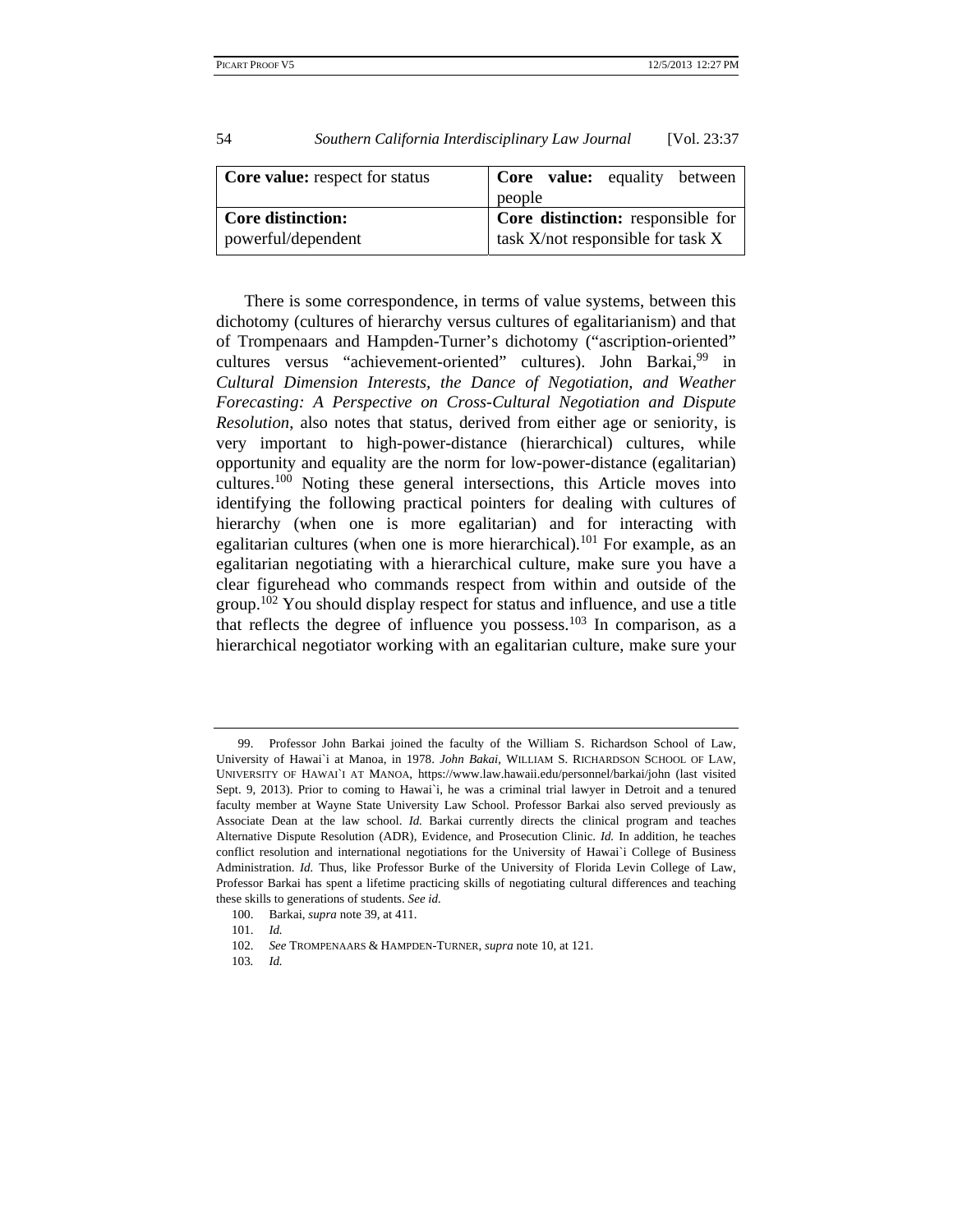focus is on pragmatic solutions.104 You should display respect for knowledge and skill, and use the title that reflects your competence.<sup>105</sup>

Although these guidelines provide detailed strategies, it is important to proceed to a more specific analysis of the two cases, described earlier in this paper, in order to see whether and how factors that are more specific to interacting with indigenous populations can be delineated.

# IV. CONCRETE APPLICATIONS AND CASE STUDIES: THE KANI TRIBE IN INDIA, THE AMI TRIBE IN TAIWAN, AND THE MAPUCHE TRIBE IN CHILE

# A. CORE PRINCIPLES FROM EVOLVING INTERNATIONAL AND INTELLECTUAL PROPERTY LAW106

Based on current and ongoing attempts at collaboration between majoritarian groups and indigenous peoples, some core principles have been identified as a way of balancing the rights of the two parties.<sup>107</sup> The indigenous peoples are concerned with the right to protect their cultural identity, traditional resources, and ancestral lands (First Generation human rights).<sup>108</sup> On the other hand, developing countries, for example, are concerned with the right to pursue development and scientific progress (a Third Generation human right).109 Among these core principles are: prior informed consent, mutually agreed terms, and benefit-sharing.<sup>110</sup> The effectiveness of these principles as pragmatic guidelines to working across

107*. See* BERTA ESPERANZA HERNÁNDEZ-TRUYOL & STEPHEN J. POWELL, JUST TRADE: A NEW COVENANT LINKING TRADE AND HUMAN RIGHTS 59 (2009).

<sup>104</sup>*. Id.*

<sup>105</sup>*. Id.*

 <sup>106.</sup> More extensive accounts analyzing the interaction between international law and human rights law as possible tools to protect the rights of indigenous peoples are forthcoming. *See, e.g.*, Picart & Fox, *Beyond Unbridled Optimism and Fear: Indigenous Peoples, Intellectual Property, Human Rights and the Globalization of Traditional Knowledge and Expressions of Folklore (Part I)*, *supra* note 19 and accompanying text; Picart & Fox, *Beyond Unbridled Optimism and Fear: Indigenous Peoples, Intellectual Property, Human Rights and the Globalization of Traditional Knowledge and Expressions of Folklore (Part II)*, *supra* note 20 and accompanying text.

 <sup>108.</sup> First Generation or "Civil and Political Rights" include the right to nondiscrimination based on race, gender, language, religion, culture, family, ethnicity, national origin and social origin. *See id.*

<sup>109</sup>*. Id.* at 61 (explaining that Third Generation or "Solidarity Rights" include, ironically, the right to development as well as environment, peace, democracy, a common heritage, communication and humanitarian assistance).

<sup>110</sup>*. See The Nagoya Protocol*, CONVENTION ON BIOLOGICAL DIVERSITY, http://www.cbd.int/abs/about/#objective (last visited Jan. 4, 2013).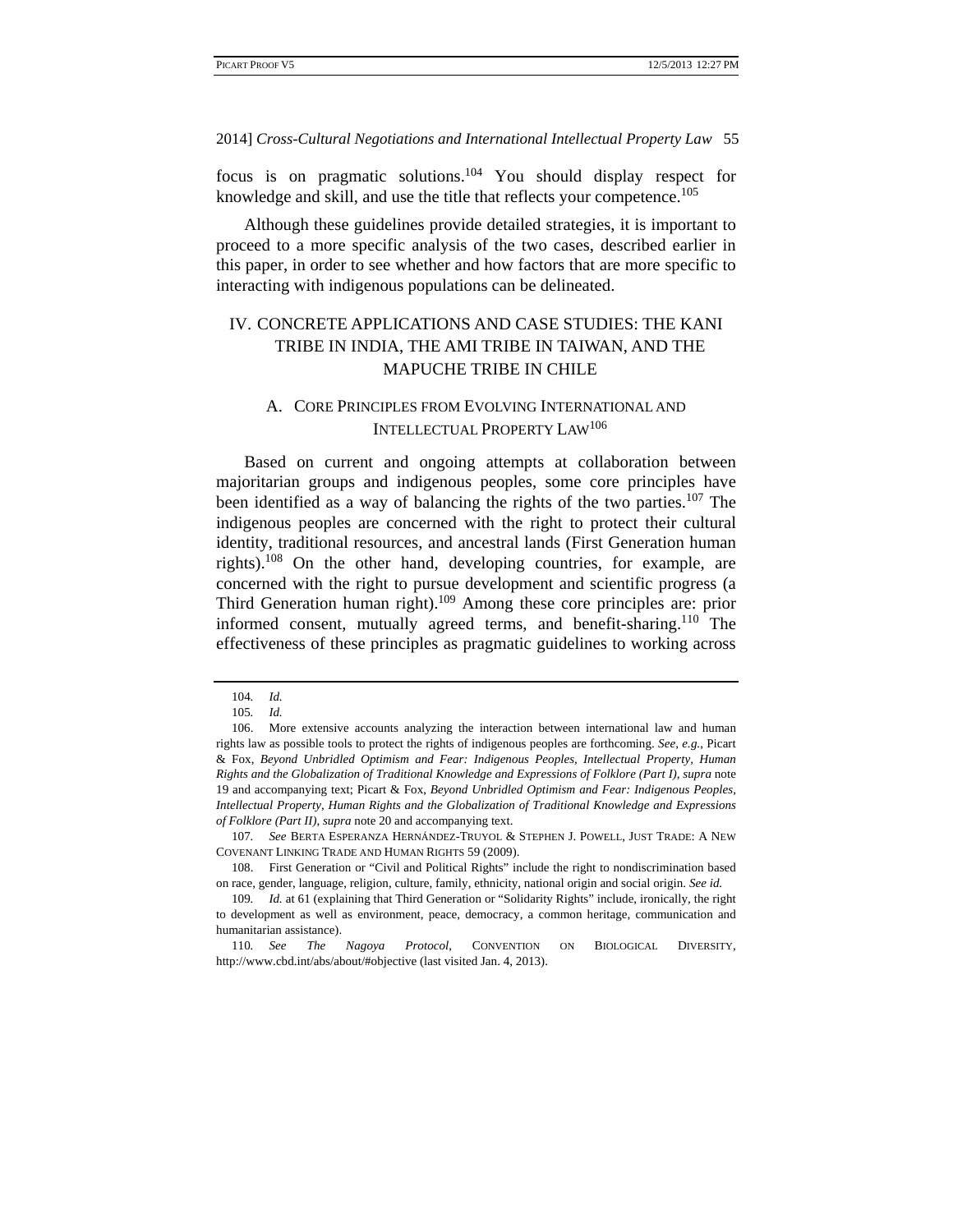cultural differences is illustrated in the case of the production of a commercially viable form of Jeevani, an anti-fatigue agent established in consultation and cooperation with the Kani tribe in India.

The Jeevani product was developed based on the traditional knowledge of the Kani, an ethnic group that lives in Southwest India.111 Working alongside three Kani consultants, the Tropical Botanical Garden and Research Institute ("TGBRI") heard of the anti-fatigue properties of a wild plant cultivated by the Kani.<sup>112</sup> TGBRI scientists successfully purified and isolated the active ingredient to invent the Jeevani drug.<sup>113</sup> When TGBRI transferred manufacturing rights to Arya Vaidya Pharmacy Coimbatore Ltd., TBGRI agreed to split the license and royalty income fifty-fifty with the Kani.114 It took some time for the Kani clans to speak with one voice, but eventually they established the Kerala Kani Samudaya Kshema Trust to manage the resultant income.<sup>115</sup>

The result is one of the most successful narratives illustrating the principles of prior consultation, informed consent, and benefit-sharing between a pharmaceutical company and a tribe. According to Director of Investor Responsibility at Insight Investment, Kerry ten Kate, and Sarah A. Laird of University College London's Department of Anthropology: "Through 2001, the Trust Society—fully managed by Kani—has received 1,350,000 Indian rupees (about US \$30,000) of royalties and fees. This income has been invested in an interest-bearing account, and only the interest from the account is expended."116 The success story continues today; as sales of Jeevani have increased, in turn, so has the demand for the raw material.<sup>117</sup> Thus, in order to respond effectively to the spike in demand, the Forestry Department has allowed the Kani to cultivate the plant and sell the raw materials in a semi-processed form to the manufacturer.<sup>118</sup>

 <sup>111.</sup> POOR PEOPLE'S KNOWLEDGE: PROMOTING INTELLECTUAL PROPERTY IN DEVELOPING COUNTRIES 20 (J. Michael Finger & Philip Schuler eds., 2004).

 <sup>112.</sup> *Id.*

 <sup>113.</sup> *Id.*

 <sup>114.</sup> *Id.*

<sup>115</sup>*. Id.*

<sup>116</sup>*. Id.*

 <sup>117.</sup> *Id.*

<sup>118</sup>*. Id.* For additional factual information regarding the production and sales of Jeevani, see *Using Traditional Knowledge to Revive the Body and a Community*, WORLD INTELLECTUAL PROPERTY ORGANIZATION, http://www.wipo.int/ipadvantage/en/details.jsp?id=2599 (last visited Aug. 23, 2013).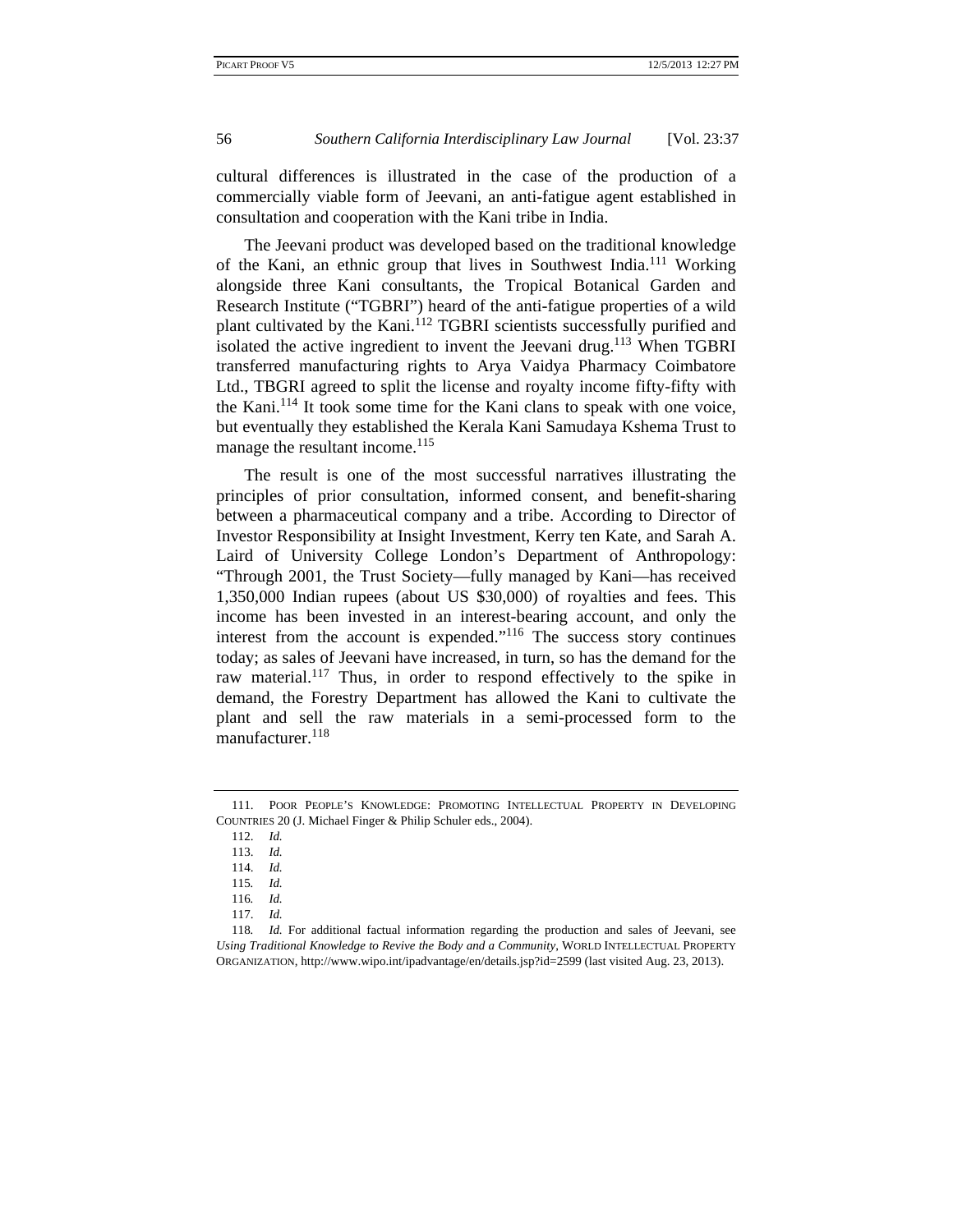As Kate and Laird note, the Kani's traditional knowledge would not have qualified for a patent, given the necessity of an inventor and the patentability requirements of novelty and fixation, among other obstacles.119 In keeping with the usual patterns, it was the TGBRI research team that had the resources and technical knowledge to purify and isolate the active ingredient in the plant, invent an herbal formulation that readily lent itself to medicinal application, and undergo the arduous process of patenting this discovery.<sup>120</sup> Because India, at that time, did not have the legislation to protect tribal traditional knowledge, the Kanis would not have been able to benefit financially without this partnership.<sup>121</sup>

Nevertheless, one must not idealize the Jeevani example because the Kani case is plagued by what constitutes "informed consent."<sup>122</sup> For example, the Kanis do not constitute a clearly delineated cohesive tribe; rather, they are a loose, scattered group, and only one sub-group was represented and consulted to form the agreement.123 Within that sub-group, only three younger members of the tribe served as consultants.<sup>124</sup> In contrast, nine medicine men, elders of the tribe, wrote to the chief minister of the district, vigorously protesting the sale of their traditional knowledge to a pharmaceutical company.<sup>125</sup> Another cultural layer within the tribe needed to be addressed: the generational divide.<sup>126</sup> This reveals the potential rewards and challenges of attempting to bridge cross-cultural differences using international and intellectual property law.<sup>127</sup>

# B. THE DUANAS VERSUS ENIGMA: SUCCESSFUL RAPPROCHEMENT

This Article now returns to the case of the Duanas versus Enigma and examines how this particular conflict was resolved. After about two years

 <sup>119.</sup> POOR PEOPLE'S KNOWLEDGE, *supra* note 111, at 20.

 <sup>120.</sup> T. Shiras Khan, *Kani Tribals Reap Financial Benefits from Wonderdrug Jeevani*, INFOCHANGE, http://infochangeindia.org/agriculture/changemakers/kani-tribals-reap-financial-benefitsfrom-wonderdrug-jeevani.html (last visited Aug. 22, 2013).

 <sup>121.</sup> POOR PEOPLE'S KNOWLEDGE, *supra* note 111, at 20.

<sup>122</sup>*. Id.* at 21.

<sup>123</sup>*. Id.* at 26–27.

<sup>124</sup>*. Id.* at 27.

<sup>125</sup>*. Id.* 

 <sup>126.</sup> For an analysis of the significance of generational cultural differences*,* see generally ROBERT D. PUTNAM, BOWLING ALONE: THE COLLAPSE AND REVIVAL OF AMERICAN COMMUNITY (2000).

 <sup>127.</sup> *See generally* Anil K. Gupta, *Value Addition to Local Kani Knowledge: Patenting, Licensing, Benefit-Sharing*, INDIAN INST. MGMT., http://www.iimahd.ernet.in/publications/data/2002-08- 02AnilKGupta.pdf (last visited Aug. 22, 2013).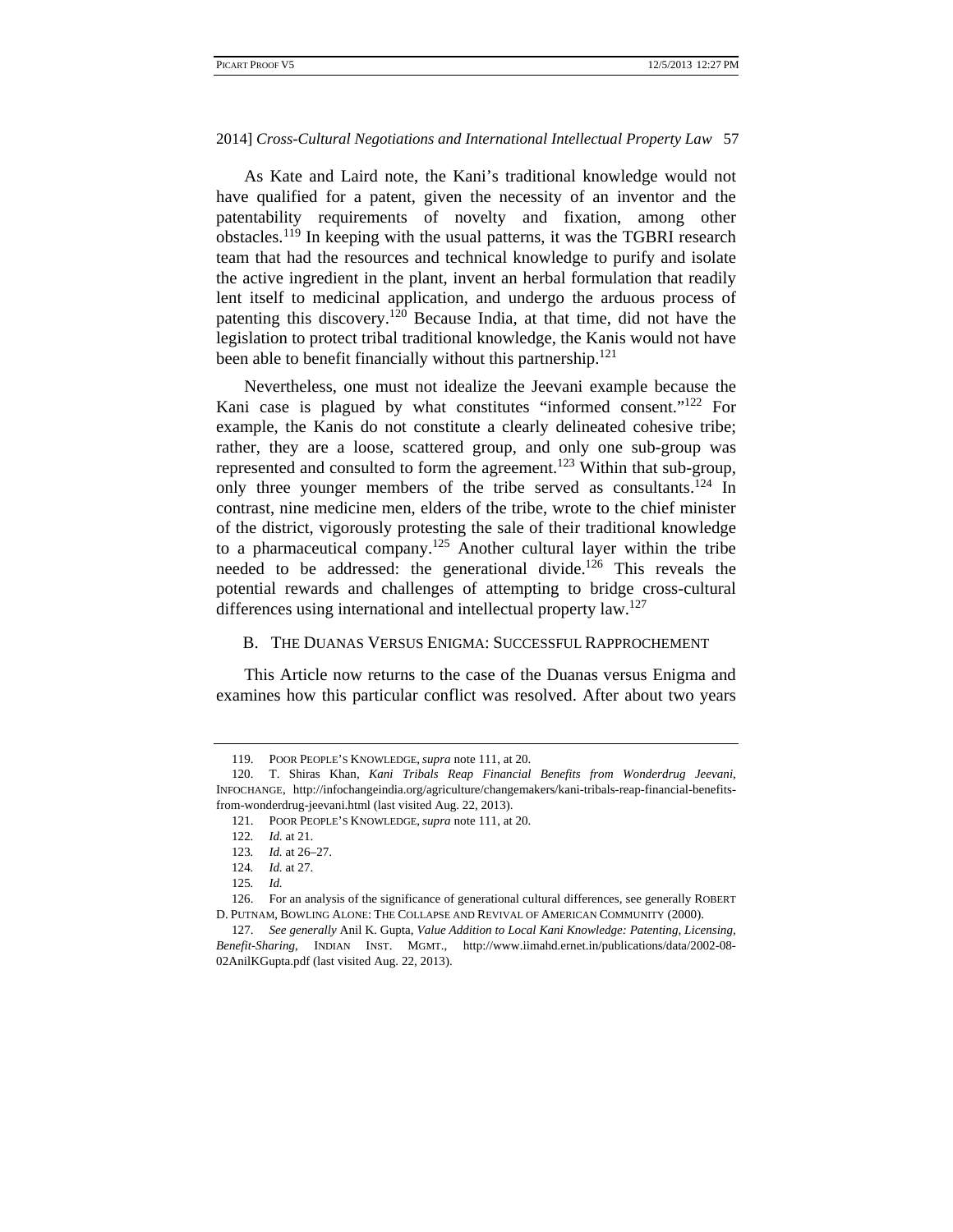of litigation (and, more importantly, significant press coverage), the Duanas' battle for recognition of the Ami tribe's ownership of the "drinking"/"welcoming" song yielded a settlement.<sup>128</sup> Based on press releases, the deal contained several incentives for both groups to settle the matter amicably. For example, Enigma/Virgin Records was able to clear the names and reputations of the band and recording company, and cut back the financial losses due to bad press.<sup>129</sup> Correspondingly, the Duanas and the Ami Tribe were given a foundation to preserve the tribe's culture and, as to the tribe's music, granted full attribution on all future releases, and given a platinum copy of "Cross of Changes" (which includes the single, "Return to Innocence"). $130$ 

Crucial to motivating the financially powerful parties, Enigma and Virgin Records, to come to the negotiating table was the unrelenting press coverage in favor of the Duanas, particularly when the song was used to promote the 1996 Summer Olympics.<sup>131</sup> The Taiwanese reaction to the story, especially when the promo began to be featured heavily on CNN and other networks, catalyzed Magic Stone Record Company ("Magic Stone") to offer the Duanas a contract and also to lend them the services of the "hot shot copyright lawyer," Huang Hsiu-lan.<sup>132</sup> In keeping with their communitarian culture, the Duanas initially only sought recognition for both the tribe and themselves as the specific performers of the song. At first, Difang Duana made the following declaration: "All I want is for the people of the world to know that part of the music they hear is performed by the Ami aboriginal tribe in Taiwan and the singers are Kuo Ying-nan and KuoHsiu-chu."<sup>133</sup> The Duanas had originally only wanted to perform the song at the Olympics, but when Enigma and the Olympic Committee snubbed their request, Huang, Magic Stone's lawyer, began collaborations with the Dewey Ballantine law firm and used more aggressive tactics.<sup>134</sup>

Even more significantly, a precedent for successfully pressuring Enigma/Virgin Records into negotiation already existed. In 1994, Munich-

 <sup>128.</sup> Richard F. Roper, *Taiwanese Settle Lawsuit Claiming Their Original Composition Was Stolen; They Will Now Set Up Foundation*, BUS. WIRE, June 23, 1999, *available at* http://www.angelfire.com/az/MizSpiffysLair/article3.html.

<sup>129</sup>*. Id.*

<sup>130</sup>*. Id.*

 <sup>131.</sup> Esarey, *supra* note 24.

<sup>132</sup>*. Id.*

<sup>133</sup>*. Id.* 134*. Id.*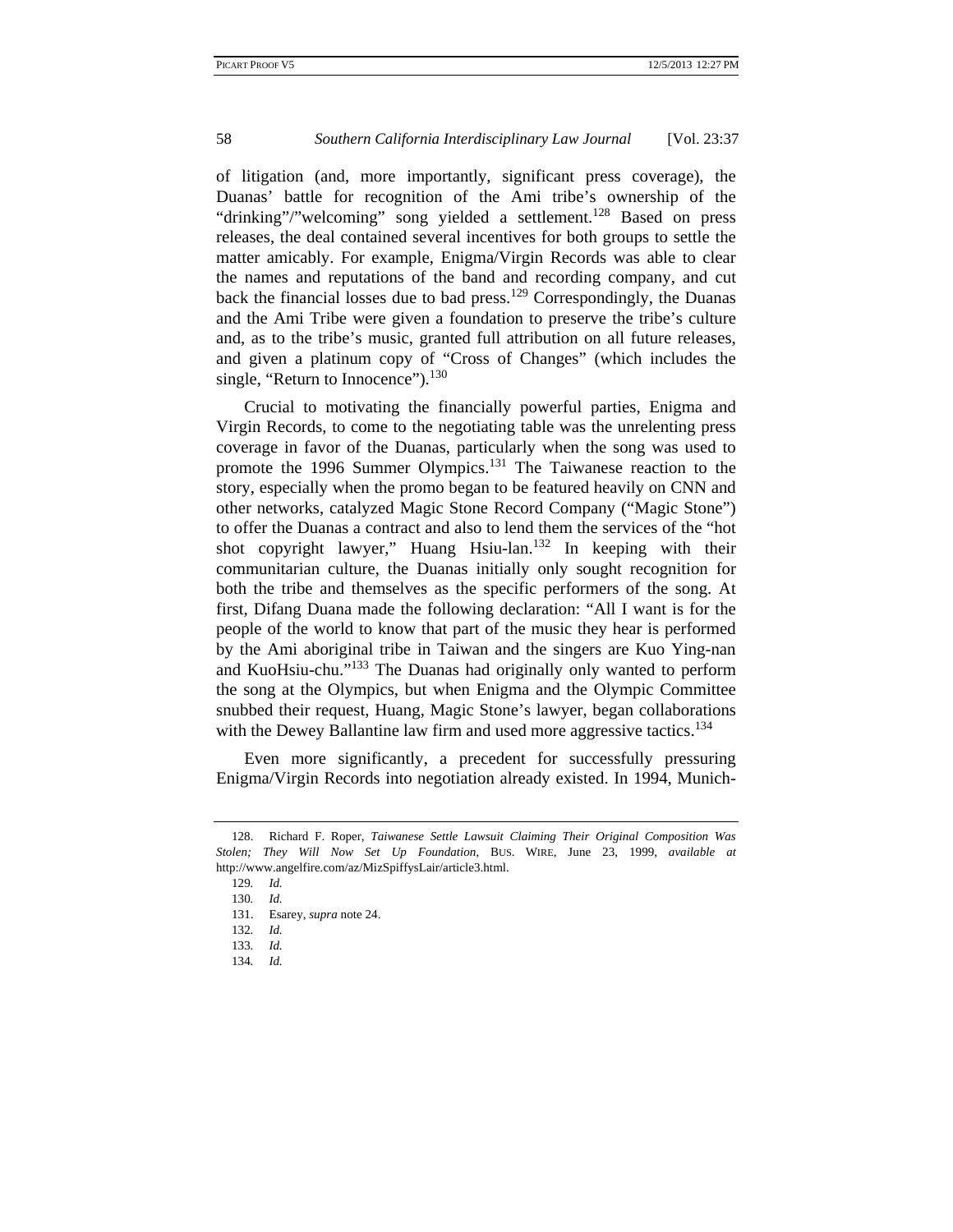based choir, Capella Antigua, and its record label, Polydor Germany, sued Enigma/Cretu for similarly using samples from Capella Antigua's 1976 LP *Paschale Mysterium*, which was clearly copyrighted.<sup>135</sup> However, Capella Antigua appeared to have a stronger case because European law acknowledges a broad array of moral rights (*droit moral*) 136 while American law does not (save in the case of "visual works of art").<sup>137</sup> Thus, Capella Antigua's claim that Enigma/Cretu had infringed its "right of integrity" by distorting the original excerpt and embedding it in the derivative works "Sadness (Part I)" and "Mea Culpa"<sup>138</sup> initially seemed stronger than the Duanas' claim, which was eventually filed in the United States.<sup>139</sup> Nevertheless, in both cases, Enigma/Virgin Records settled.<sup>140</sup> On June 23, 1999, via the efforts of the international law firm Oppenheimer Wolff & Donnelly LLP, Enigma/Virgin Records and the Duanas arrived at a settlement acceptable to both parties, described above.<sup>141</sup> Perhaps the fact that the Duanas had achieved a stardom of their own, even if limited to

<sup>135</sup>*. Enigma (Musical Project)*, WIKIPEDIA, http://en.wikipedia.org/wiki/Enigma\_%28musical\_project%29 (last updated Jan. 9, 2013, 5:35 PM). *See also Difang and Igay Duana*, ZIKKIR, *available at* http://zikkir.net/words/Difang\_and\_Igay\_Duana (last updated Sept. 19, 2011, 1:41 PM); Yvonne Lin Mei-Jung, *Intellectual Property Rights of the Aboriginal Peoples of Taiwan*, TAIWAN FIRST NATIONS, http://www.taiwanfirstnations.org/TFNIPR.html (last visited Aug. 22, 2013).

 <sup>136.</sup> *See*, *e.g.*, Cour d'appel [CA] [regional court of appeal] Paris, Apr. 10, 1995, RIDA 1995, 166 (Fr.) (affirming the artist's right to divulgation). *See generally* André Françon & Jane C. Ginsburg, *Authors' Rights in France: The Moral Right of the Creator of a Commissioned Work to Compel the Commissioning Party to Complete the Work*, 9 COLUM.-VLA J.L. & ARTS 381 (1985). In general, artists' moral rights have been codified in the Berne Copyright Convention, Rome, 1928; Berne is the oldest and most comprehensive international treaty giving authors rights outside their home countries, and the protection of the artists' moral rights is enshrined in article 6bis. *See* Berne Convention for the Protection of Literary and Artistic Works, art. 6bis, Sept. 9, 1886, *amended on* Sept. 28, 1979, *available at* http://www.wipo.int/treaties/en/ip/berne/trtdocs\_wo001.html#P123\_20726. The United States did not sign the Berne Convention until 1988 (effective March 1, 1989) and refused to adopt article 6bis. *See* M. Garfinkle, et al., *Art Conservation and the Legal Obligation to Preserve Artistic Intent*, 36 J. AM. INST. CONSERV. 165, 165 (1997).

 <sup>137.</sup> The Visual Artists Rights Act (VARA) protects the rights of integrity and attribution of artists of "work[s] of visual art." Visual Artists Rights Act, 17 U.S.C. § 106A (1990). However, "a work of visual art" is narrowly defined as "a painting, drawing, print, sculpture, existing in a single copy, in a limited edition of 200 copies or fewer that are signed and consecutively numbered by the author, or, in the case of a sculpture, in multiple cast, carved, or fabricated sculptures of 200 or fewer that are consecutively numbered by the author and bear the signature or other identifying mark of the author . . . ." 17 U.S.C. § 101 (2010). The Duanas' "moral rights" would clearly not be protected under U.S. law. *See id.*

<sup>138</sup>*. Enigma (Musical Project)*, *supra* note 135.

 <sup>139.</sup> *Id.*

 <sup>140.</sup> *Id.*

 <sup>141.</sup> Roper, *supra* note 128, at 1.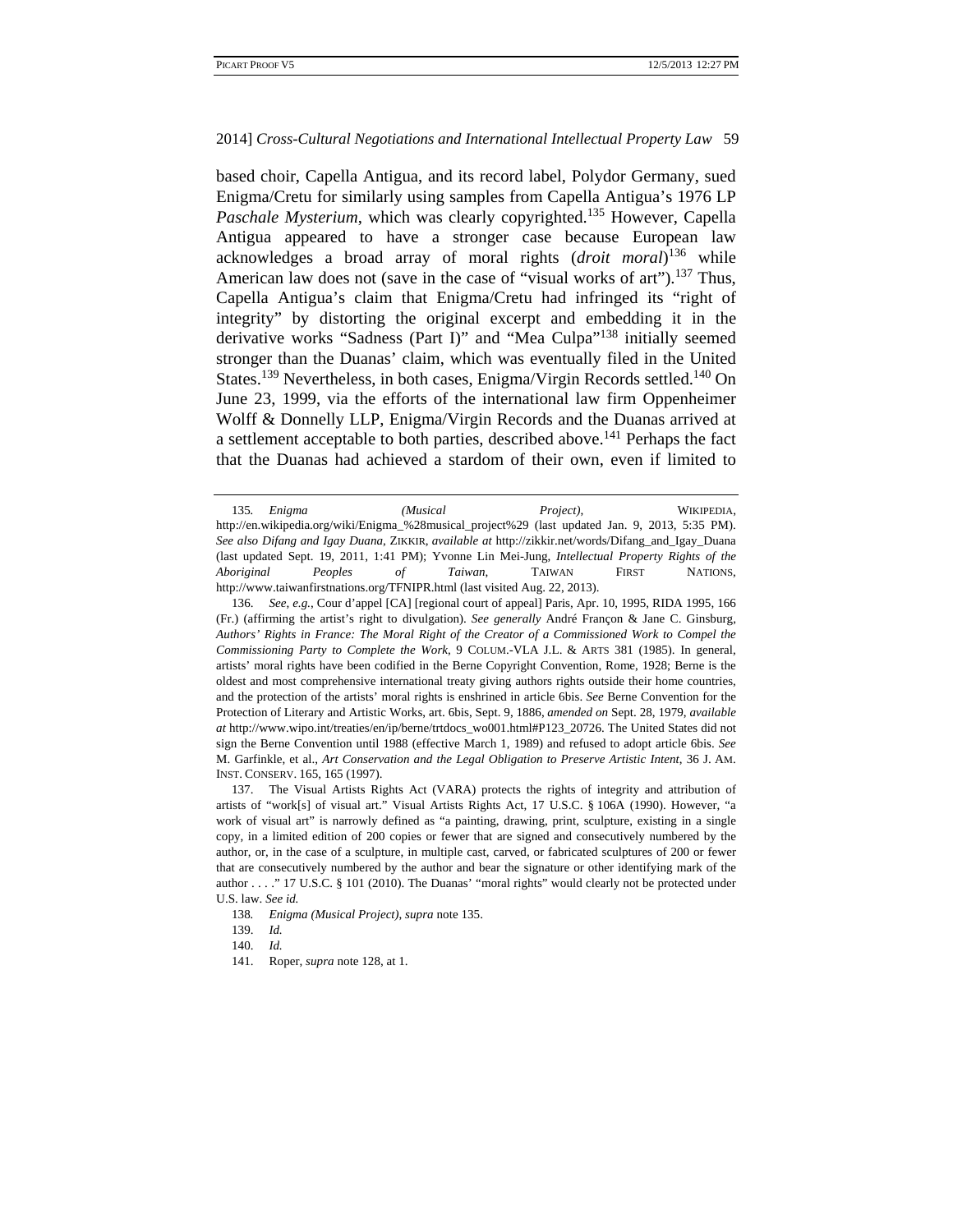Taiwan and Japan, was sufficient to tip the negotiating power in their direction and eventually force Enigma/Virgin Records to settle out of court.<sup>142</sup>

# C. THE MAPUCHE TRIBE VERSUS THE CHILEAN GOVERNMENT: SETTLEMENT VIA AN INTERNATIONAL REGIONAL COURT

Unlike the battle of the Duanas, the Mapuche tribe's comparatively less publicized fight against its own government lasted over ten years.<sup>143</sup> As a last legal resort, the tribe and its sympathizers appealed to the Inter-American Human Rights Commission ("IACHR"), which in October 2003 forged a "friendly settlement."144 The settlement included reparations to the Mapuche families for their legal rights to natural resources projected to be flooded by dams, as well as additional protections for the Mapuche tribe.<sup>145</sup> For example, the government granted the tribe ownership over "lands of good quality, technical support to promote agricultural productivity, educational scholarships, and monetary compensation . . . of US \$300,000 per family."146 In exchange, the Mapuche tribe legally transferred their ancestral rights and discontinued the international legal action.<sup>147</sup> More generally and systemically, the Chilean government also agreed to strengthen national laws that guarantee respect for indigenous rights.<sup>148</sup> This included constitutional reform that would culminate in legal recognition of Chile's indigenous peoples and ratification of the International Labour Organization Convention 169 on indigenous peoples' rights.<sup>149</sup> Furthermore, the government resolved to improve and strengthen the legal procedures for delineating the territory of the Mapuche/Pehuenche

<sup>142</sup>*. Id.*

 <sup>143.</sup> *Enigma (Musical Project)*, *supra* note 135. *See generally The Mapuche People of South America*, HUM. RTS. RES. CTR., http://www.hrusa.org/indig/reports/mapuche.pdf (last visited Aug. 22, 2013); James Langman, *Indigenous Fight to Keep Land in Chile*, WASHINGTON TIMES (Feb. 11, 2003), *available at* http://www.latinamericanstudies.org/chile/pehuenches-03.htm.

 <sup>144.</sup> Beroiza, Case No. 4617/02, Inter-Am. Comm'n H.R., Report No. 30/04 (2004), *available at* http://www.cidh.oas.org/Indigenas/Chile.4617.htm.

 <sup>145.</sup> Orellana, *supra* note 59, at 522–23. *See also Chile: Mapuche Increase Opposition to Bío Bío River Dam*, TOWARD FREEDOM (Dec. 1, 2008, 12:41 PM), http://towardfreedom.com/home/content/view/1470/1/.

 <sup>146.</sup> Orellana, *supra* note 59, at 525.

<sup>147</sup>*. Id.*

 <sup>148.</sup> *See generally The Mapuche People of South America*, *supra* note 143.

 <sup>149.</sup> *Id. See also Hydro-Electric Projects and the Forceful Resettlement of Indigenous Peoples*, CTR INT'L ENVT'L L., *available at* http://www.ciel.org/HR\_Envir/HRE\_Current\_Activities.html (last visited Aug. 22, 2013).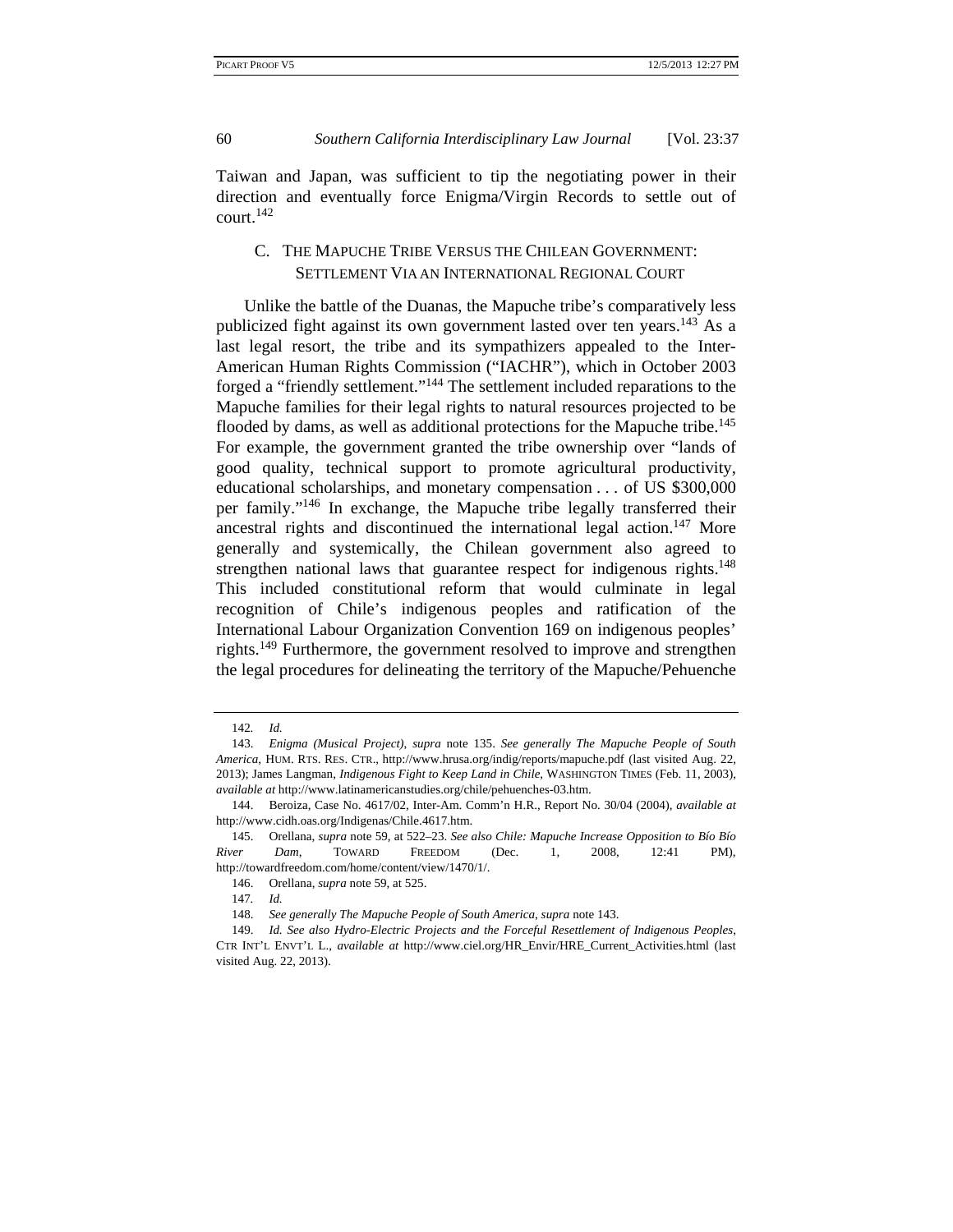people and ensuring their meaningful participation in the official development process.<sup>150</sup> Additionally, the government agreed to create a municipality in the upper BíoBío and promulgate specific measures to ensure environmental protection of the upper BíoBío.<sup>151</sup> The government further agreed to guarantee that no other hydro-electric projects would occur in the region and to allow for community monitoring over the operation of the dam.<sup>152</sup>

What emerges from a comparison of the cases are two principal insights. First, rapprochement along a vertical axis (hierarchy vs. egalitarianism) is more difficult to achieve than settlement along a horizontal axis (individualism vs. communitarianism). This is because power differences within a hierarchical cultural construction of reality are "naturalized" as inevitable and even moral in terms of the ruling elite.<sup>153</sup> Second, in both cases, media coverage and popular international support were key factors.154

# V. CONCLUSION: PARADIGM SHIFTS AS CULTURAL SHIFTS

In summary, this Article concretely illustrates the paradigmatic nature of culture. The underlying method of this Article is autoethnographic, and the principal culture clashes this Article addresses are those occurring

 <sup>150.</sup> *See generally Hydro-Electric Projects and the Forceful Resettlement of Indigenous Peoples, supra* note 149.

 <sup>151.</sup> Orellana, *supra* note 59, at 525.

<sup>152</sup>*. Id.* The battle for control over indigenous ancestral lands and dam building continues. *See* James Langman, *Company Vows More Chilean Dams on the Way*, (2013) ECOAMERICAs, 55, *available at* http://www.futaleufuriverkeeper.org/wp-content/uploads/2013/06/EcoAmericas-Futaleufu-Dams-May-2013.pdf.

 <sup>153.</sup> For an example of the use of anti-terrorism laws against the Mapuche, see Gale Courey Toensing, *Inter-American Court Hears Mapuche Human Rights Case Against Chile*, INDIAN COUNTRY TODAY (June 3, 2013), http://indiancountrytodaymedianetwork.com/2013/06/03/inter-american-courthears-mapuche-human-rights-case-against-chile-149677. *See also* Luis Carcamo-Huechante, *Mapuche Political Prisoners Hearing at the Inter-American Court of Human Rights, May 29-30, 2013*, CULTURAL SURVIVAL (May 15, 2013), http://www.culturalsurvival.org/news/mapuche-politicalprisoners-hearing-inter-american-court-human-rights-may-29-30-2013; Ryan Seelau, *Mapuche Testify Against Chile Before Inter-American Court of Human Rights*, INDIGENOUS NEWS (May 31, 2013), http://indigenousnews.org/2013/05/31/mapuche-testify-against-chile-before-inter-american-court-ofhuman-rights-oas/.

 <sup>154.</sup> The activists opposing the construction of the Belo Monte dam in Brazil seem to have learned the value of recruiting and deploying star power (especially that of director James Cameron) in drawing media attention to their cause. *See* Alexei Barrionuevo, *Tribes of Amazon Find Ally Out of 'Avatar,'* N.Y. TIMES, Apr. 10, 2010, at A1, *available at*  http://www.nytimes.com/2010/04/11/world/americas/11brazil.html.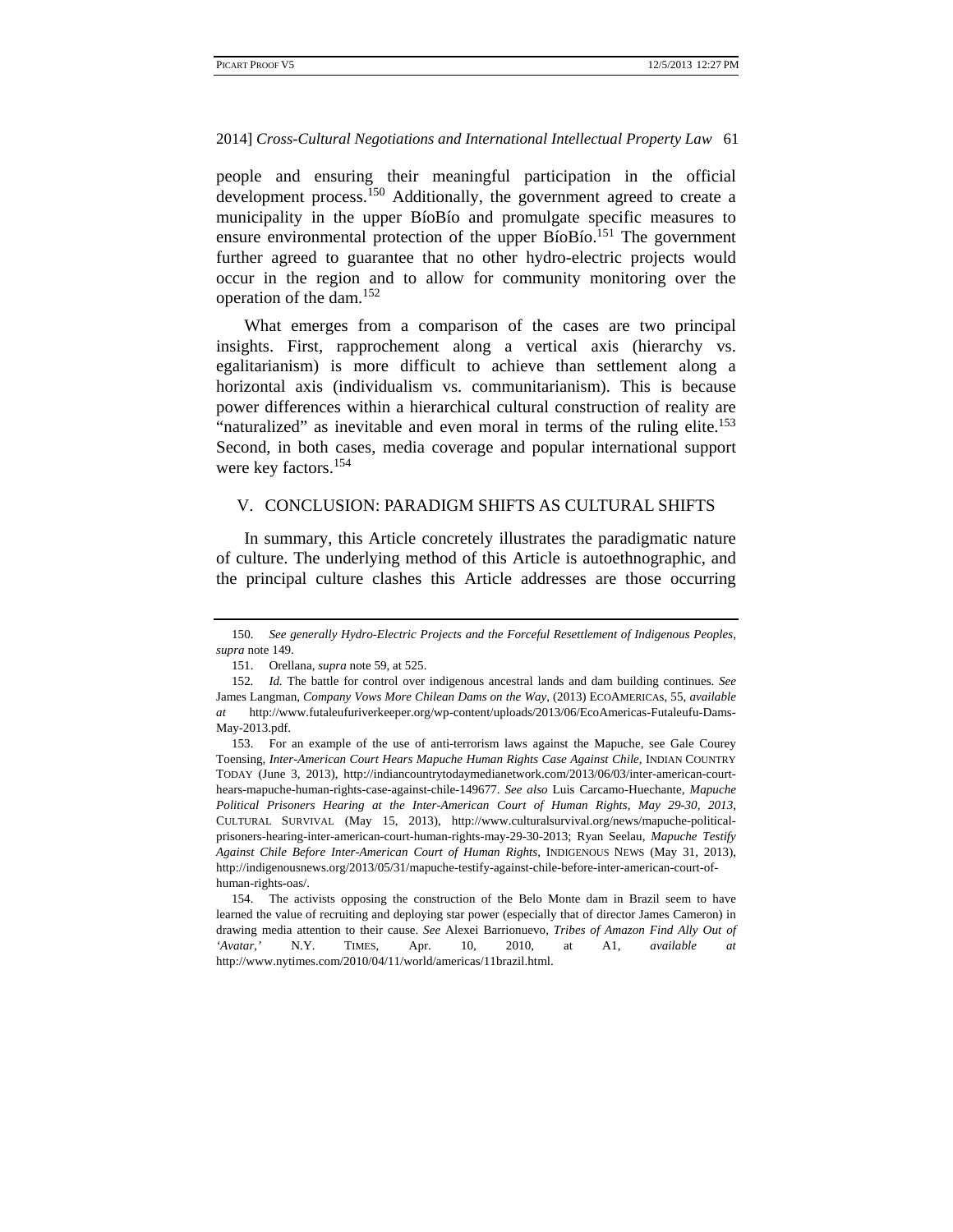between indigenous peoples and majoritarian cultures. It applies the cultural schema of individualism versus communitarianism, used by Hofstede and his co-authors, to sketch the cultural conflicts between the German band, Enigma, and the Ami tribal couple, the Duanas, over the ownership of an Ami traditional folk song. Additionally, it applies Hofstede and his co-authors' cultural rubric of hierarchy versus egalitarianism to draw out the cultural conflict between the Chilean government and the Mapuche/Pehuenche tribe for control over the right to build a dam that would flood the tribe's ancestral lands. The Article also examines programs of action and specific strategies to overcome cultural barriers. It outlines key principles and incentives for negotiation and overcoming cultural clashes between indigenous cultures (such as the Kani tribe in India, the Ami tribe in Taiwan, and the Mapuche/Pehuenche tribe in Chile) and various majoritarian cultures.

The Article closes by returning to the analogy of interpreting ambiguous figures in relation to encountering cultural conflicts. Ambiguous figures, such as the duck-rabbit illusion or the "young woman"-"old woman" illusion below in Figure 2 and Figure 3, respectively, show us that we perceive phenomena as a whole, and that this process is not purely a rational, step-by-step procedure. We either see the duck or the rabbit; we either recognize the shape of the young woman or the old woman. We can alternate across them, but we cannot see them at the same time.



Figure 2: The Duck-Rabbit Illusion is an ambiguous figure that can be seen either as a duck or a rabbit.<sup>155</sup>

155. Duck-Rabbit Illusion, WOLFRAM MATHWORLD, http://mathworld.wolfram.com/Rabbit-DuckIllusion.html (last visited Aug. 22, 2013).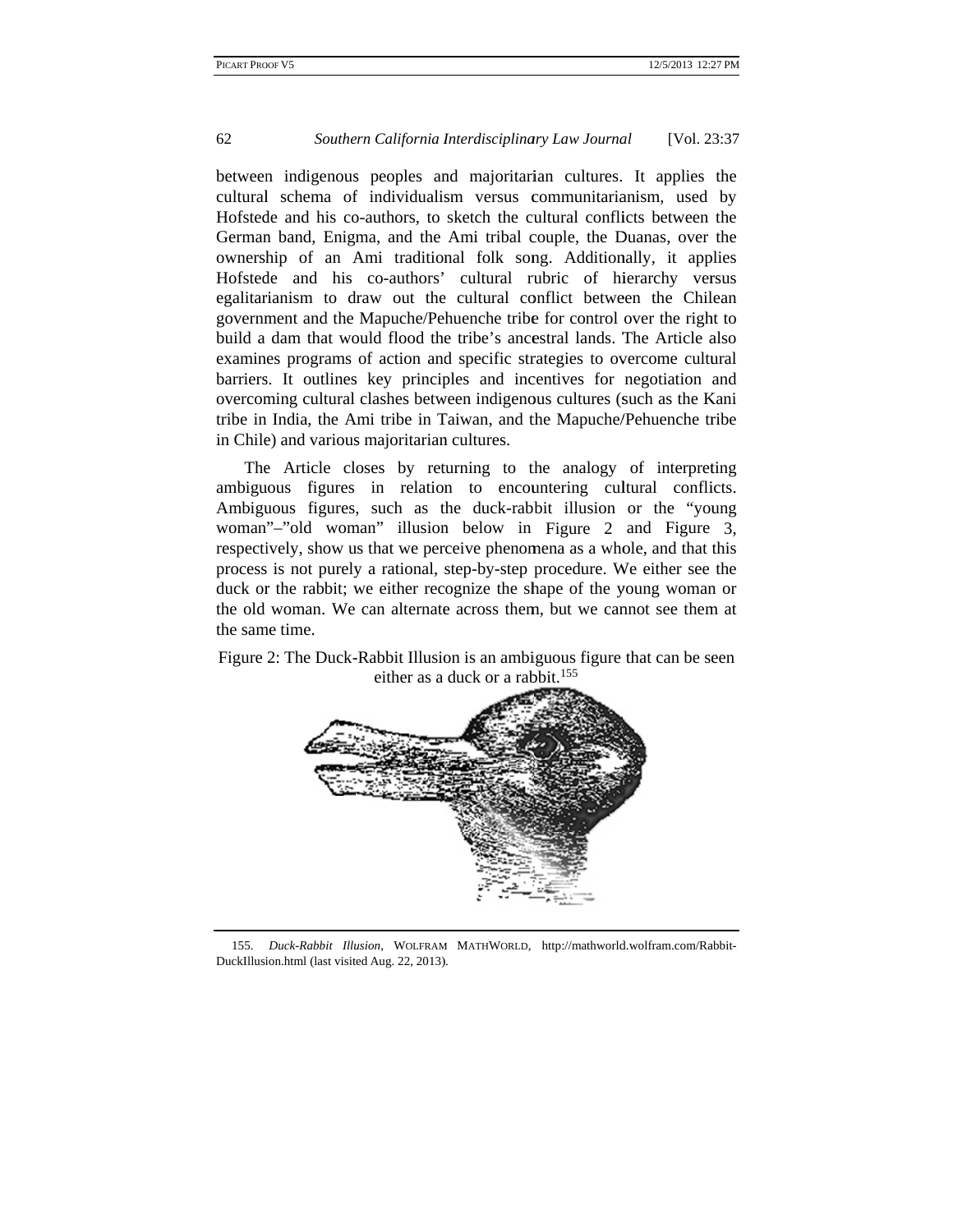Figure 3: The Old Woman/Young Lady Illusion, another ambiguous figure, is often used to show gestalt switches or analogically, to see how the same object can be viewed/experienced in different ways.<sup>156</sup>



In explaining how a paradigm shift occurs in science, Kuhn had two insights that are relevant to this Article. First, when one has begun to see the formerly "invisible" rabbit (as opposed to the "obvious" duck), it is as if one now lives in a different world; objectively, it is the same world, but it is one that can now be glimpsed from multiple vantage points.<sup>157</sup> Second, when a scientific "revolution" occurs (e.g., the shift from Newton's model to Einstein's model in physics), it occurs not so much because the Einsteinians have rationally convinced the Newtonians they are correct. Rather, it is because the prior generation (the Newtonians) has died off, and the younger generation has grown up with the Einsteinian way of questioning and finding answers, and continues using that paradigm.<sup>158</sup>

The insight is crucial as it underlines how opening one's self up to cross-cultural negotiation necessitates openness and an awareness and acceptance of limitations. "Reality" is not just the "duck" or the "rabbit." It

 <sup>156.</sup>  http://www.deceptology.com/2010/05/old-woman-young-lady-optical-illusion.html (last visited Aug. 22, 2013). *Old* Woman/Young L Lady Optical *al Illusion*, DECEPTOL OGY,

<sup>157.</sup> KUHN, *supra* note 7, at 18–19.

<sup>158</sup>*.*  note 126. *Id.* For a similar observation regarding generational change, see generally PUTNAM, *supra*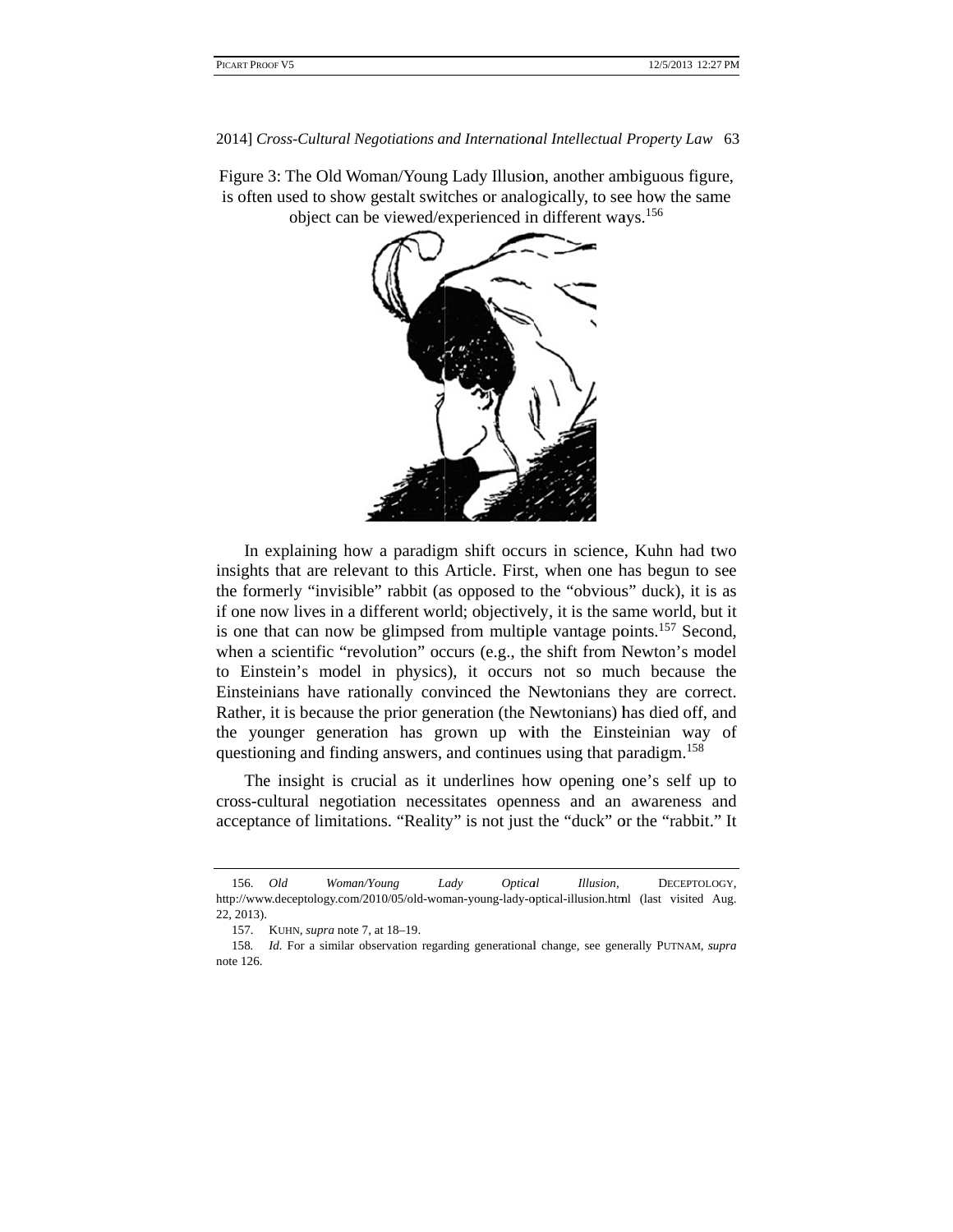is both and more, seen through different lenses, and even more fundamentally, lived through different modes of relationality.<sup>159</sup> Crosscultural work is difficult. As Novinger's book illustrates through a startling story, the significance of tapping into a common cultural set of norms can sometimes have dramatic consequences:

A well-dressed Mexican pulled up in a taxi to the Palacio de Justicia in Lima, Peru. Armed guards were standing on the steps ascending to the building. The passenger paid and thanked the driver and opened the door of the cab, intent on the information he had come to get. As he leaned forward and put one foot onto the pavement, a cold rifle muzzle jabbed him in the temple and jerked his attention to matters at hand. The Peruvian guard holding the rifle shot two harsh words at him. The Mexican reddened, emerged from the taxi, and drew himself erect. With a sweep of his arm, he retorted three words: "*¡Qué! ¿Nosconocemos*?" (What! Do we know each other?) With a half bow the guard lowered the rifle and courteously gestured the man up the steps, speaking in deferential tones.<sup>160</sup>

What occurred here was an exchange that tapped into a set of norms regarding formality and hierarchy shared between the Mexican civilian and the Peruvian guard. The Peruvian guard had said "*¿Que quieres?*" (What do you want?)—using the familiar form. The familiar form is normally used with family members, close friends, former classmates, or children.<sup>161</sup> The Mexican appears to have replied reflexively in indignation, despite the rifle butt on his neck. "Do we know each other?" served as a powerful cultural rebuke, probably reminding the guard of class/status differences (and masculinity) embedded in the formal and informal modes of address.<sup>162</sup> Chastened, the guard amended his discourtesy. The Mexican man's response, in Novinger's view, was risky because the guard could have easily pulled the trigger.<sup>163</sup> But the hard-wired nature of the Mexican man's response awoke a corresponding cultural instinct in the Peruvian

 <sup>159.</sup> Generally characterized, "relationality" refers to the phenomenon in which any form of representation of "reality" is directed towards a specific audience, like an invitation to a particular type of relationship; this occurrence can privilege some types of relationships or forms of knowledge, while discouraging others. Mary M. Gergen & Kenneth J. Gergen, *Qualitative Inquiry: Tensions and Transformations, in* HANDBOOK OF QUALITATIVE RESEARCH 1038 (Norman K. Denzin & Yvonna S. Lincoln, eds., 2d ed. 2000). *See generally* Kenneth J. Gergen, *Who Speaks and Who Responds in the Human Sciences?*, 10 HIST. HUM. SCI. 151–73 (1997).

 <sup>160.</sup> NOVINGER, *supra* note 81, at 13.

<sup>161</sup>*. Id.* at 5.

<sup>162</sup>*. Id.*

 <sup>163.</sup> *Id.*